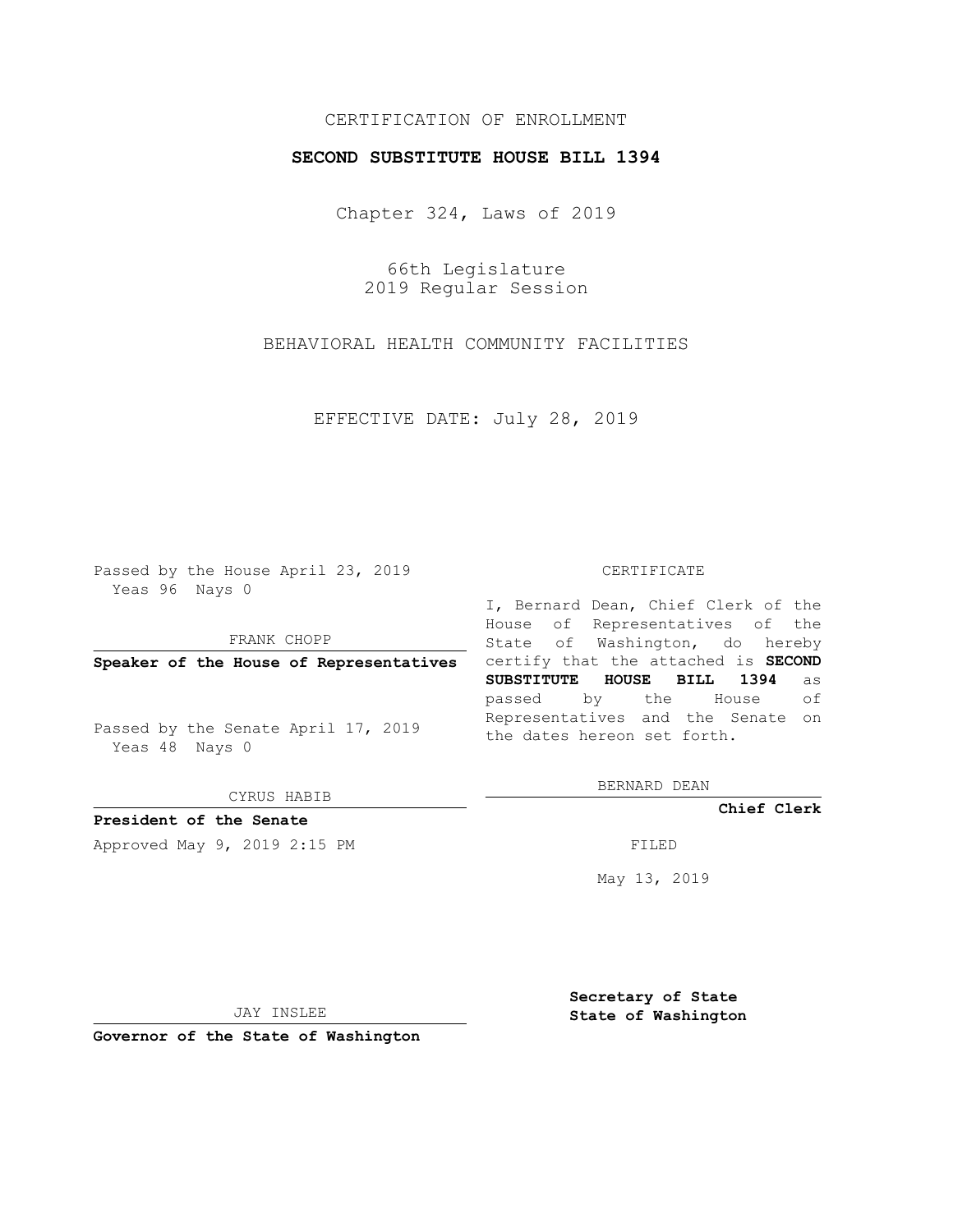## **SECOND SUBSTITUTE HOUSE BILL 1394**

AS AMENDED BY THE SENATE

Passed Legislature - 2019 Regular Session

# **State of Washington 66th Legislature 2019 Regular Session**

**By** House Appropriations (originally sponsored by Representatives Schmick, Cody, Jinkins, Kilduff, Davis, Griffey, Riccelli, Macri, Harris, Robinson, Goodman, Sullivan, Appleton, Bergquist, Thai, Tharinger, Slatter, Doglio, Pollet, Callan, Leavitt, and Ormsby; by request of Office of the Governor)

READ FIRST TIME 03/01/19.

 AN ACT Relating to community facilities needed to ensure a continuum of care for behavioral health patients; amending RCW 71.24.025, 70.38.111, and 70.38.260; reenacting and amending RCW 74.39A.030; adding new sections to chapter 71.24 RCW; adding a new section to chapter 71A.12 RCW; creating new sections; and providing 6 an expiration date.

7 BE IT ENACTED BY THE LEGISLATURE OF THE STATE OF WASHINGTON:

 NEW SECTION. **Sec. 1.** The legislature finds that there is a need for additional bed capacity and services for individuals with behavioral health needs. The legislature further finds that for many individuals, it is best for them to receive treatment in their communities and in smaller facilities that help them stay closer to home. The legislature further finds that the state hospitals are struggling to keep up with rising demand; there are challenges to 15 finding appropriate placements for patients ready to discharge, and there are a shortage of appropriate facilities for individuals with complex behavioral health needs.

 Therefore, the legislature intends to provide more options in the continuum of care for behavioral health clients by creating new facility types and by expanding the capacity of current provider 21 types in the community.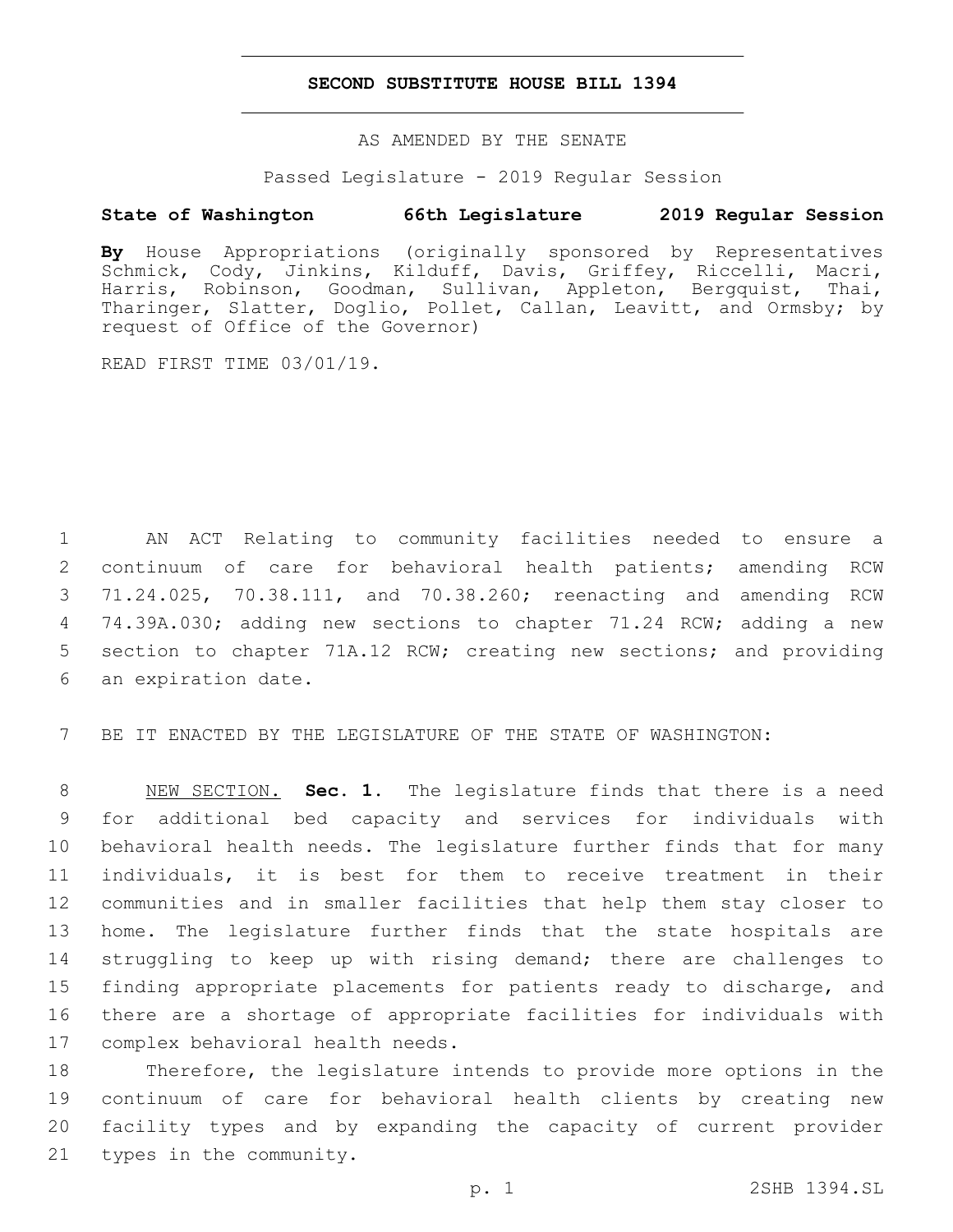**Sec. 2.** RCW 71.24.025 and 2018 c 201 s 4002 are each amended to 2 read as follows:

 Unless the context clearly requires otherwise, the definitions in 4 this section apply throughout this chapter.

 (1) "Acutely mentally ill" means a condition which is limited to a short-term severe crisis episode of:6

 (a) A mental disorder as defined in RCW 71.05.020 or, in the case 8 of a child, as defined in RCW 71.34.020;

 (b) Being gravely disabled as defined in RCW 71.05.020 or, in the case of a child, a gravely disabled minor as defined in RCW 11 71.34.020; or

 (c) Presenting a likelihood of serious harm as defined in RCW 71.05.020 or, in the case of a child, as defined in RCW 71.34.020.

 (2) "Alcoholism" means a disease, characterized by a dependency 15 on alcoholic beverages, loss of control over the amount and circumstances of use, symptoms of tolerance, physiological or psychological withdrawal, or both, if use is reduced or discontinued, and impairment of health or disruption of social or economic 19 functioning.

 (3) "Approved substance use disorder treatment program" means a program for persons with a substance use disorder provided by a treatment program licensed or certified by the department as meeting 23 standards adopted under this chapter.

(4) "Authority" means the Washington state health care authority.

 (5) "Available resources" means funds appropriated for the 26 purpose of providing community mental health programs, federal funds, except those provided according to Title XIX of the Social Security Act, and state funds appropriated under this chapter or chapter 71.05 RCW by the legislature during any biennium for the purpose of providing residential services, resource management services, community support services, and other mental health services. This does not include funds appropriated for the purpose of operating and 33 administering the state psychiatric hospitals.

 (6) "Behavioral health organization" means any county authority or group of county authorities or other entity recognized by the 36 director in contract in a defined region.

 (7) "Behavioral health program" means all expenditures, services, activities, or programs, including reasonable administration and overhead, designed and conducted to prevent or treat chemical 40 dependency and mental illness.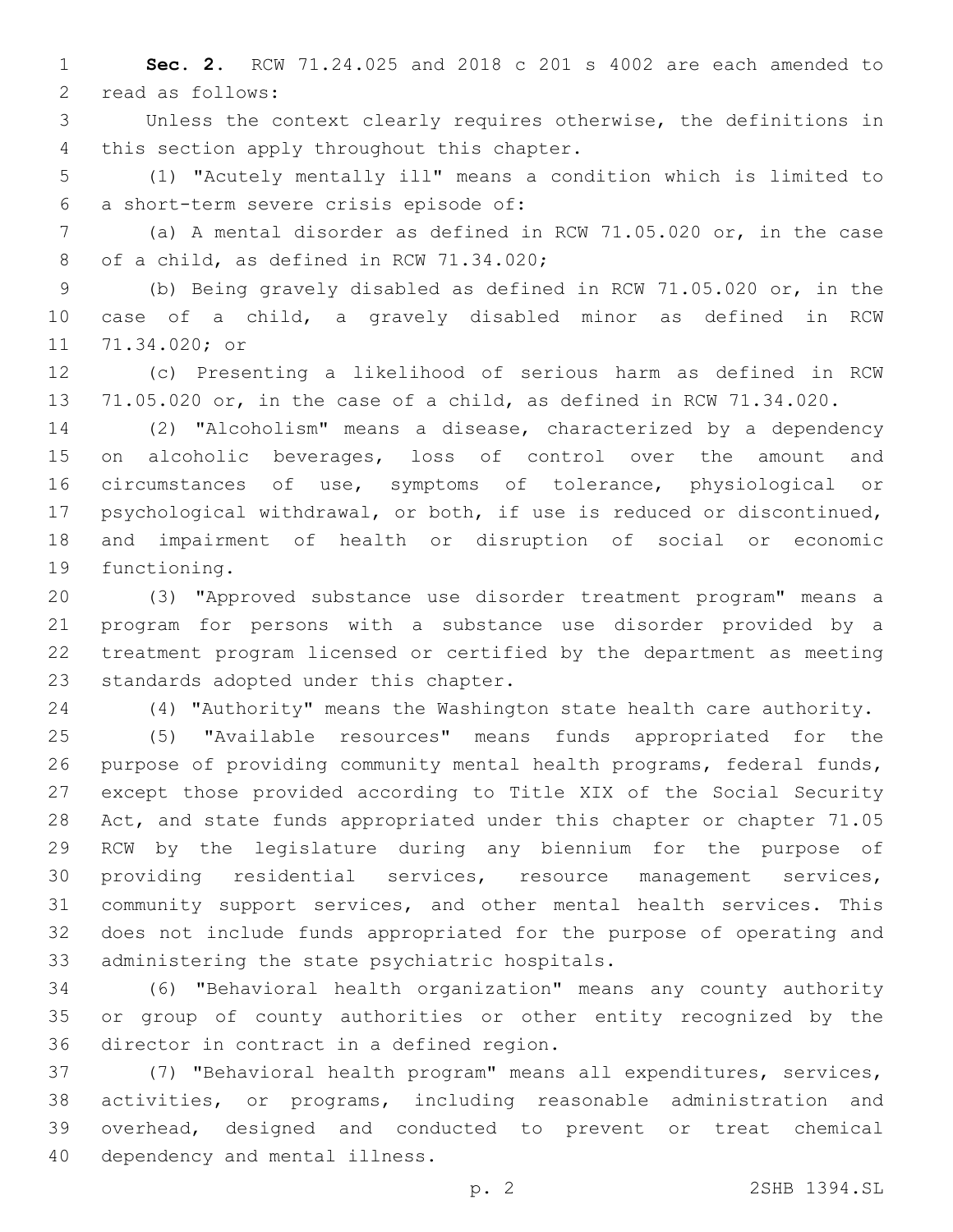(8) "Behavioral health services" means mental health services as described in this chapter and chapter 71.36 RCW and substance use disorder treatment services as described in this chapter.

(9) "Child" means a person under the age of eighteen years.

 (10) "Chronically mentally ill adult" or "adult who is chronically mentally ill" means an adult who has a mental disorder 7 and meets at least one of the following criteria:

 (a) Has undergone two or more episodes of hospital care for a 9 mental disorder within the preceding two years; or

 (b) Has experienced a continuous psychiatric hospitalization or residential treatment exceeding six months' duration within the 12 preceding year; or

 (c) Has been unable to engage in any substantial gainful activity by reason of any mental disorder which has lasted for a continuous period of not less than twelve months. "Substantial gainful activity" shall be defined by the authority by rule consistent with Public Law 17 92-603, as amended.

 (11) "Clubhouse" means a community-based program that provides rehabilitation services and is licensed or certified by the 20 department.

 (12) "Community mental health service delivery system" means public, private, or tribal agencies that provide services specifically to persons with mental disorders as defined under RCW 71.05.020 and receive funding from public sources.

 (13) "Community support services" means services authorized, planned, and coordinated through resource management services including, at a minimum, assessment, diagnosis, emergency crisis intervention available twenty-four hours, seven days a week, prescreening determinations for persons who are mentally ill being considered for placement in nursing homes as required by federal law, screening for patients being considered for admission to residential services, diagnosis and treatment for children who are acutely mentally ill or severely emotionally disturbed discovered under screening through the federal Title XIX early and periodic screening, diagnosis, and treatment program, investigation, legal, and other nonresidential services under chapter 71.05 RCW, case management services, psychiatric treatment including medication supervision, counseling, psychotherapy, assuring transfer of relevant patient information between service providers, recovery services, and other services determined by behavioral health organizations.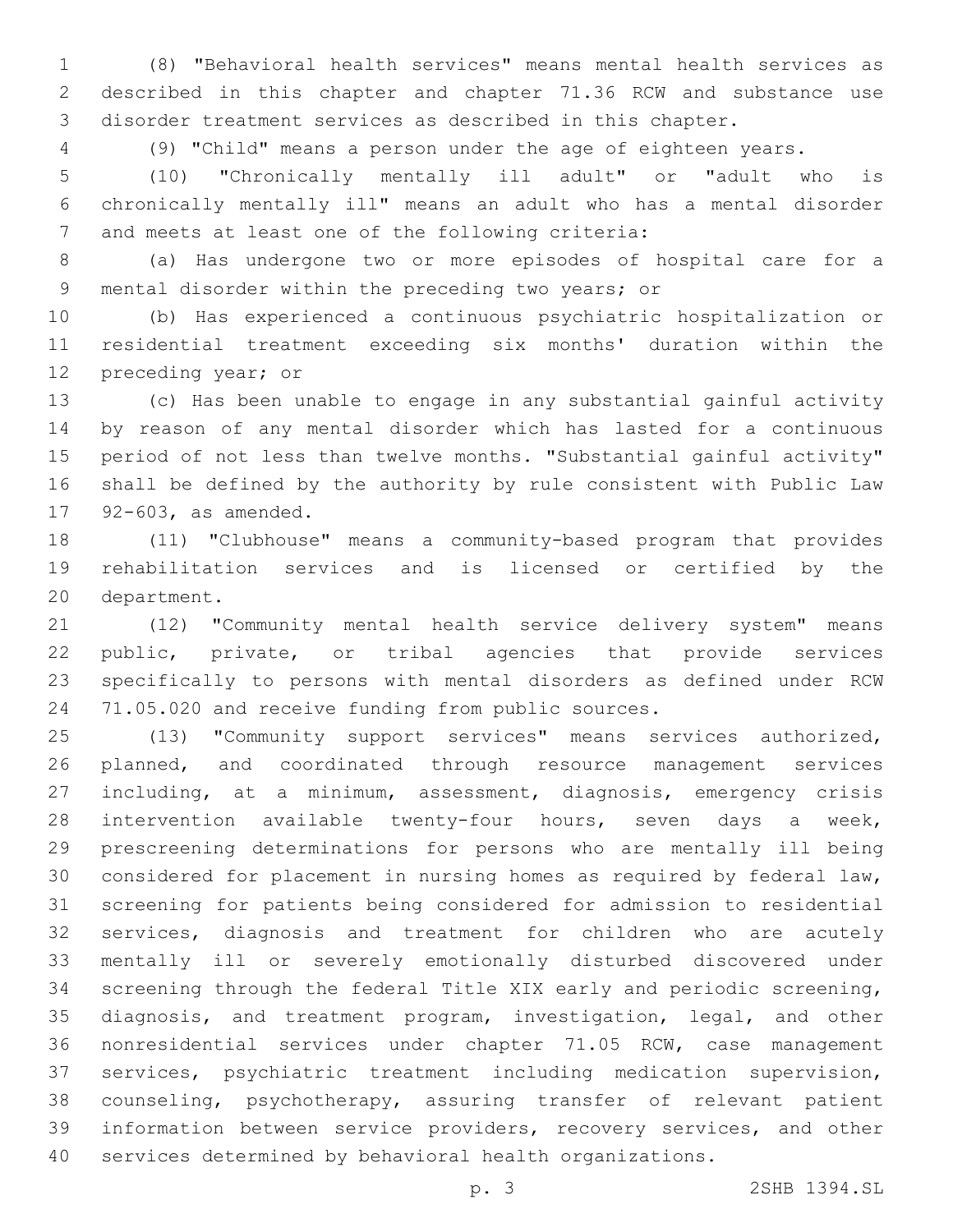(14) "Consensus-based" means a program or practice that has general support among treatment providers and experts, based on experience or professional literature, and may have anecdotal or case study support, or that is agreed but not possible to perform studies 5 with random assignment and controlled groups.

 (15) "County authority" means the board of county commissioners, county council, or county executive having authority to establish a community mental health program, or two or more of the county authorities specified in this subsection which have entered into an agreement to provide a community mental health program.

(16) "Department" means the department of health.

 (17) "Designated crisis responder" means a mental health professional designated by the county or other authority authorized in rule to perform the duties specified in this chapter.

(18) "Director" means the director of the authority.

 (19) "Drug addiction" means a disease characterized by a dependency on psychoactive chemicals, loss of control over the amount 18 and circumstances of use, symptoms of tolerance, physiological or psychological withdrawal, or both, if use is reduced or discontinued, and impairment of health or disruption of social or economic 21 functioning.

 (20) "Early adopter" means a regional service area for which all of the county authorities have requested that the authority purchase medical and behavioral health services through a managed care health 25 system as defined under RCW 71.24.380(6).

 (21) "Emerging best practice" or "promising practice" means a program or practice that, based on statistical analyses or a well established theory of change, shows potential for meeting the evidence-based or research-based criteria, which may include the use of a program that is evidence-based for outcomes other than those 31 listed in subsection (22) of this section.

 (22) "Evidence-based" means a program or practice that has been tested in heterogeneous or intended populations with multiple randomized, or statistically controlled evaluations, or both; or one large multiple site randomized, or statistically controlled evaluation, or both, where the weight of the evidence from a systemic review demonstrates sustained improvements in at least one outcome. "Evidence-based" also means a program or practice that can be implemented with a set of procedures to allow successful replication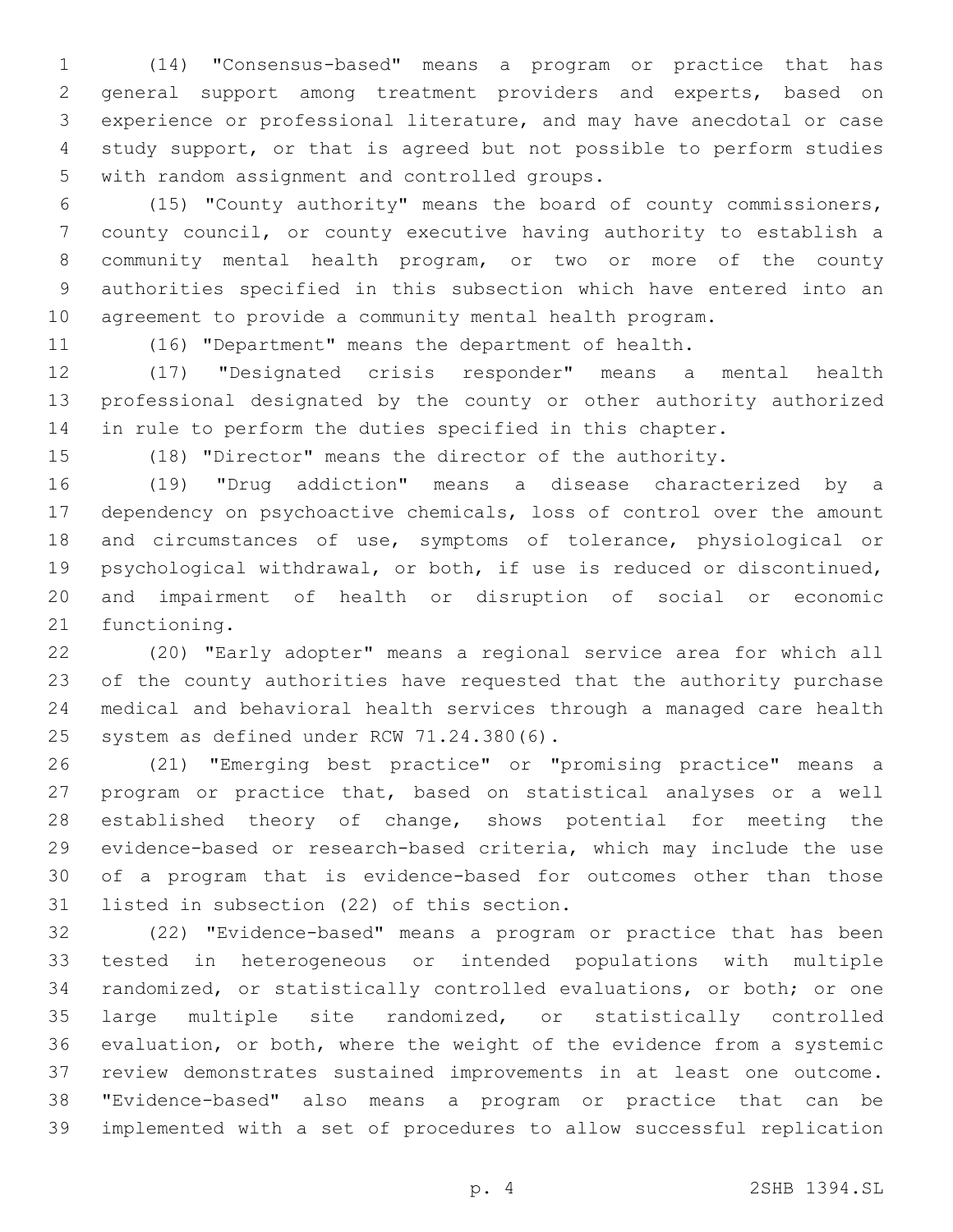in Washington and, when possible, is determined to be cost-2 beneficial.

 (23) "Licensed physician" means a person licensed to practice medicine or osteopathic medicine and surgery in the state of 5 Washington.

 (24) "Licensed or certified service provider" means an entity licensed or certified according to this chapter or chapter 71.05 RCW or an entity deemed to meet state minimum standards as a result of accreditation by a recognized behavioral health accrediting body recognized and having a current agreement with the department, or tribal attestation that meets state minimum standards, or persons licensed under chapter 18.57, 18.57A, 18.71, 18.71A, 18.83, or 18.79 RCW, as it applies to registered nurses and advanced registered nurse 14 practitioners.

 (25) "Long-term inpatient care" means inpatient services for persons committed for, or voluntarily receiving intensive treatment for, periods of ninety days or greater under chapter 71.05 RCW. "Long-term inpatient care" as used in this chapter does not include: (a) Services for individuals committed under chapter 71.05 RCW who are receiving services pursuant to a conditional release or a court- ordered less restrictive alternative to detention; or (b) services for individuals voluntarily receiving less restrictive alternative 23 treatment on the grounds of the state hospital.

 (26) "Mental health services" means all services provided by behavioral health organizations and other services provided by the 26 state for persons who are mentally ill.

 (27) Mental health "treatment records" include registration and all other records concerning persons who are receiving or who at any time have received services for mental illness, which are maintained by the department of social and health services or the authority, by behavioral health organizations and their staffs, or by treatment facilities. "Treatment records" do not include notes or records maintained for personal use by a person providing treatment services for the department of social and health services, behavioral health organizations, or a treatment facility if the notes or records are 36 not available to others.

 (28) "Mentally ill persons," "persons who are mentally ill," and "the mentally ill" mean persons and conditions defined in subsections 39 (1), (10),  $((+36))$  (35), and  $((+37))$  (36) of this section.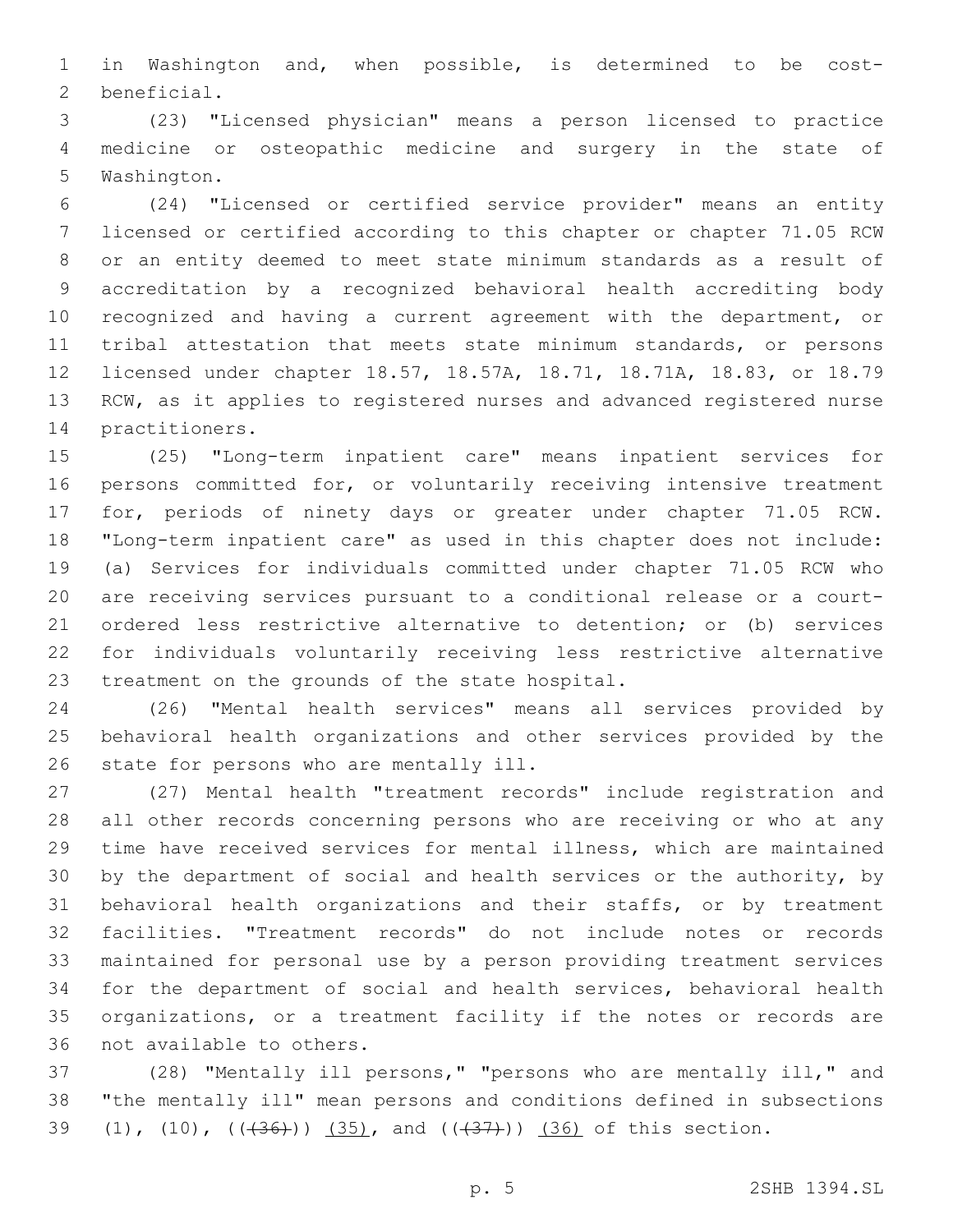(29) "Recovery" means ((the process in which people are able to 2 live, work, learn, and participate fully in their communities.

 (30) "Registration records" include all the records of the department of social and health services, the authority, behavioral health organizations, treatment facilities, and other persons providing services for the department of social and health services, the authority, county departments, or facilities which identify persons who are receiving or who at any time have received services for mental illness)) a process of change through which individuals 10 improve their health and wellness, live a self-directed life, and 11 strive to reach their full potential.

12 (( $(31)$ )) (30) "Research-based" means a program or practice that has been tested with a single randomized, or statistically controlled evaluation, or both, demonstrating sustained desirable outcomes; or where the weight of the evidence from a systemic review supports sustained outcomes as described in subsection (22) of this section but does not meet the full criteria for evidence-based.

18 (((432))) (31) "Residential services" means a complete range of residences and supports authorized by resource management services and which may involve a facility, a distinct part thereof, or services which support community living, for persons who are acutely mentally ill, adults who are chronically mentally ill, children who are severely emotionally disturbed, or adults who are seriously disturbed and determined by the behavioral health organization to be at risk of becoming acutely or chronically mentally ill. The services shall include at least evaluation and treatment services as defined in chapter 71.05 RCW, acute crisis respite care, long-term adaptive and rehabilitative care, and supervised and supported living services, and shall also include any residential services developed to service persons who are mentally ill in nursing homes, residential treatment facilities, assisted living facilities, and adult family homes, and may include outpatient services provided as an element in a package of services in a supported housing model. Residential services for children in out-of-home placements related to their mental disorder shall not include the costs of food and shelter, except for children's long-term residential facilities existing prior 37 to January 1, 1991.

38 (((433))) (32) "Resilience" means the personal and community qualities that enable individuals to rebound from adversity, trauma, 40 tragedy, threats, or other stresses, and to live productive lives.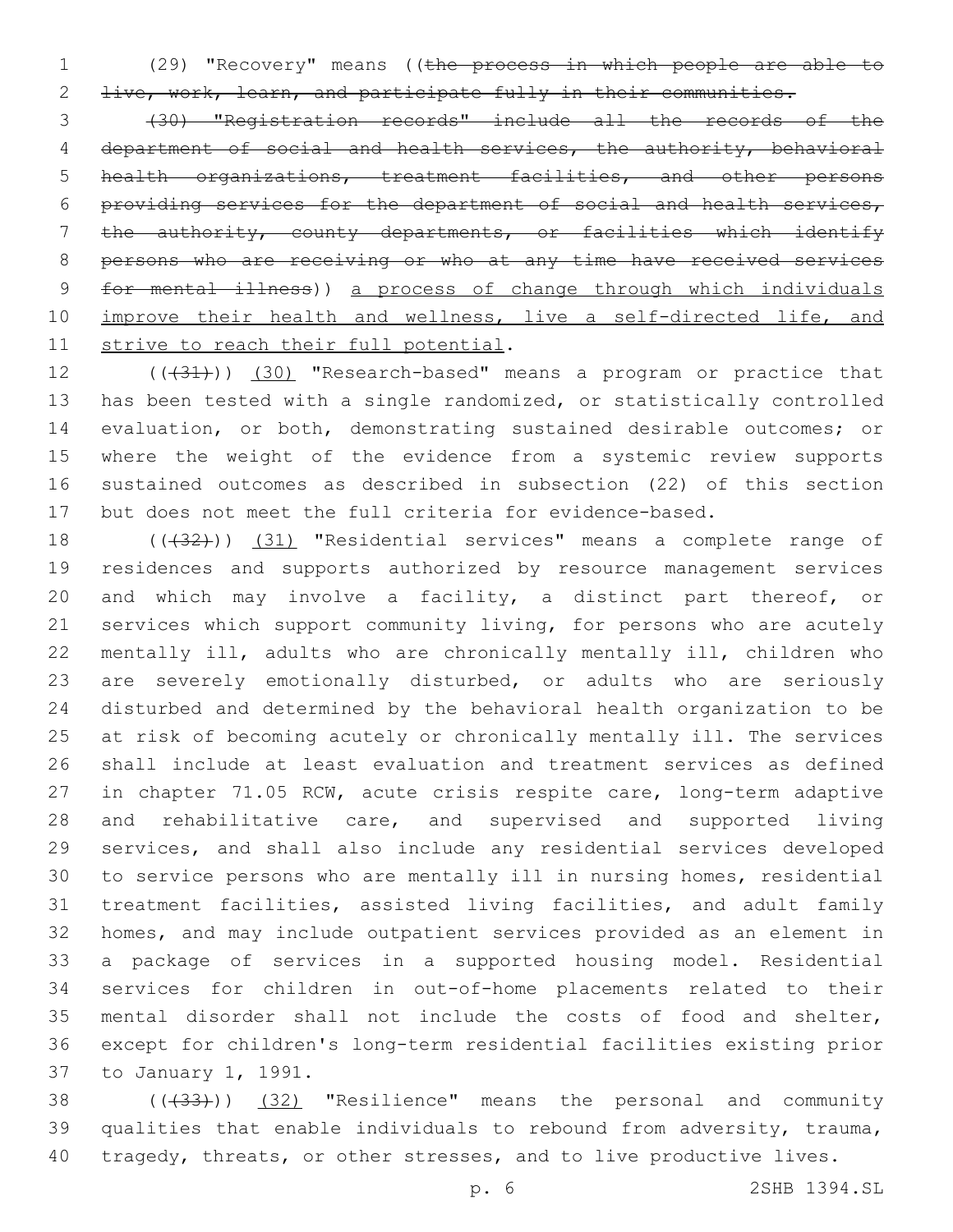(((34))) (33) "Resource management services" mean the planning, coordination, and authorization of residential services and community support services administered pursuant to an individual service plan for: (a) Adults and children who are acutely mentally ill; (b) adults who are chronically mentally ill; (c) children who are severely emotionally disturbed; or (d) adults who are seriously disturbed and determined solely by a behavioral health organization to be at risk of becoming acutely or chronically mentally ill. Such planning, coordination, and authorization shall include mental health screening for children eligible under the federal Title XIX early and periodic 11 screening, diagnosis, and treatment program. Resource management services include seven day a week, twenty-four hour a day availability of information regarding enrollment of adults and children who are mentally ill in services and their individual service plan to designated crisis responders, evaluation and treatment facilities, and others as determined by the behavioral 17 health organization.

18 (((435))) (34) "Secretary" means the secretary of the department 19 of health.

20 (( $(36)$ )) (35) "Seriously disturbed person" means a person who:

 (a) Is gravely disabled or presents a likelihood of serious harm 22 to himself or herself or others, or to the property of others, as a result of a mental disorder as defined in chapter 71.05 RCW;

 (b) Has been on conditional release status, or under a less restrictive alternative order, at some time during the preceding two years from an evaluation and treatment facility or a state mental 27 health hospital;

 (c) Has a mental disorder which causes major impairment in 29 several areas of daily living;

(d) Exhibits suicidal preoccupation or attempts; or

 (e) Is a child diagnosed by a mental health professional, as defined in chapter 71.34 RCW, as experiencing a mental disorder which is clearly interfering with the child's functioning in family or school or with peers or is clearly interfering with the child's 35 personality development and learning.

36 (((437))) (36) "Severely emotionally disturbed child" or "child" who is severely emotionally disturbed" means a child who has been determined by the behavioral health organization to be experiencing a mental disorder as defined in chapter 71.34 RCW, including those mental disorders that result in a behavioral or conduct disorder,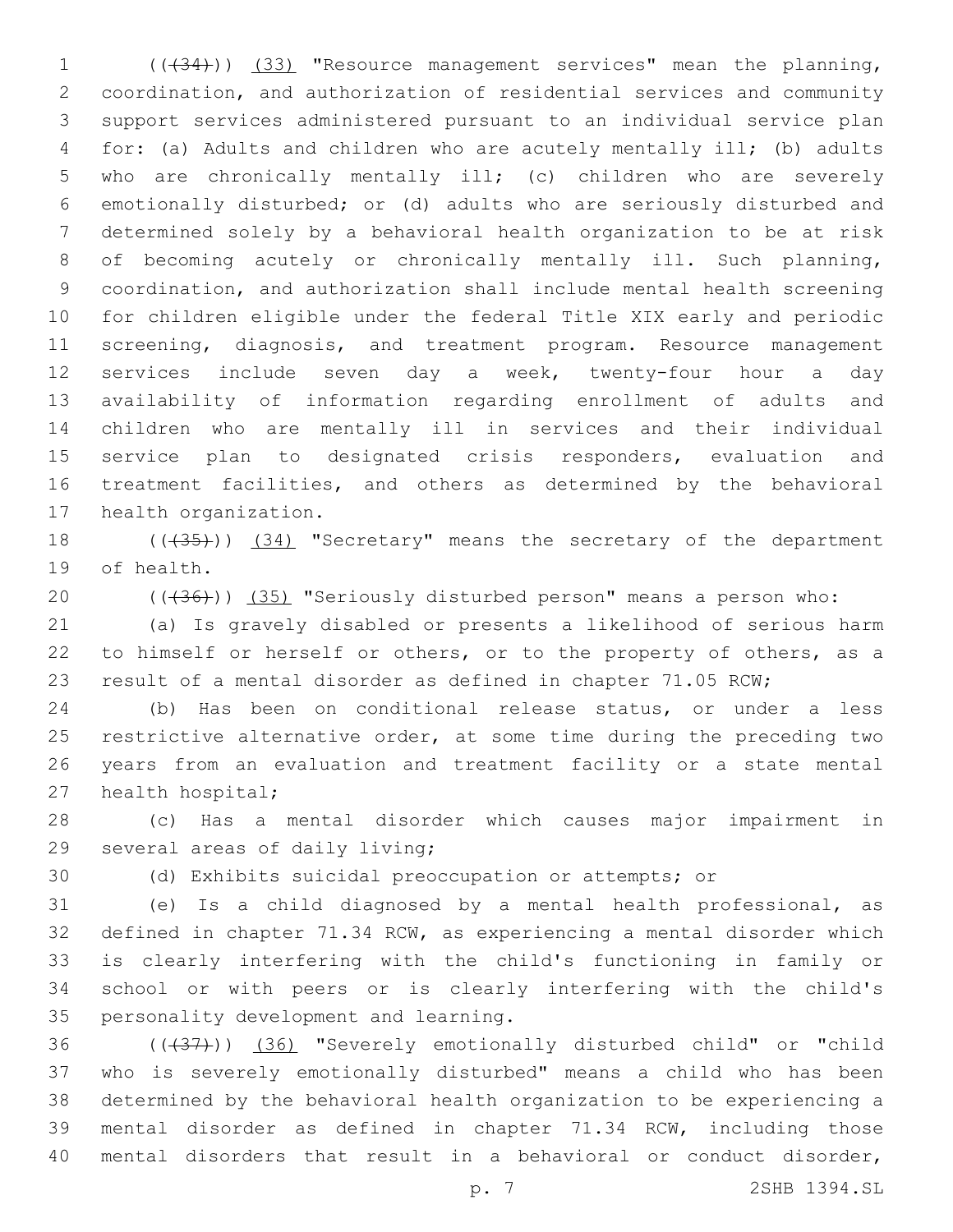1 that is clearly interfering with the child's functioning in family or 2 school or with peers and who meets at least one of the following criteria:3

4 (a) Has undergone inpatient treatment or placement outside of the 5 home related to a mental disorder within the last two years;

6 (b) Has undergone involuntary treatment under chapter 71.34 RCW 7 within the last two years;

8 (c) Is currently served by at least one of the following child-9 serving systems: Juvenile justice, child-protection/welfare, special 10 education, or developmental disabilities;

11 (d) Is at risk of escalating maladjustment due to:

12 (i) Chronic family dysfunction involving a caretaker who is 13 mentally ill or inadequate;

14 (ii) Changes in custodial adult;

 (iii) Going to, residing in, or returning from any placement outside of the home, for example, psychiatric hospital, short-term inpatient, residential treatment, group or foster home, or a 18 correctional facility;

19 (iv) Subject to repeated physical abuse or neglect;

20 (v) Drug or alcohol abuse; or

21 (vi) Homelessness.

22 (( $(38)$ )) (37) "State minimum standards" means minimum 23 requirements established by rules adopted and necessary to implement 24 this chapter by:

25 (a) The authority for:

26 (i) Delivery of mental health and substance use disorder 27 services; and

28 (ii) Community support services and resource management services;

29 (b) The department of health for:

30 (i) Licensed or certified service providers for the provision of 31 mental health and substance use disorder services; and

32 (ii) Residential services.

33 ((+39))) (38) "Substance use disorder" means a cluster of cognitive, behavioral, and physiological symptoms indicating that an individual continues using the substance despite significant substance-related problems. The diagnosis of a substance use disorder is based on a pathological pattern of behaviors related to the use of 38 the substances.

 $39$  ( $(440)$ )  $(39)$  "Tribal authority," for the purposes of this 40 section and RCW 71.24.300 only, means: The federally recognized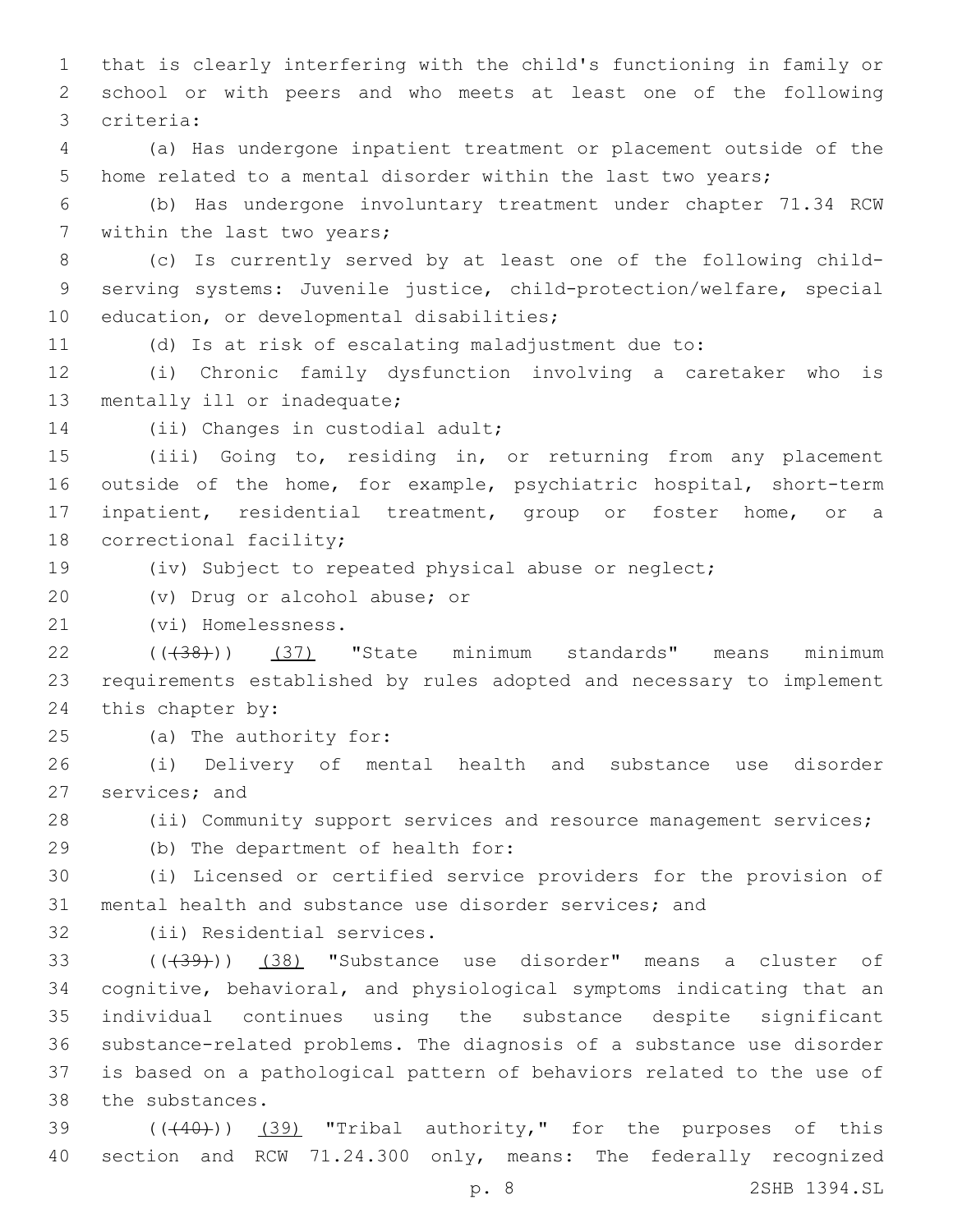Indian tribes and the major Indian organizations recognized by the director insofar as these organizations do not have a financial relationship with any behavioral health organization that would present a conflict of interest.4

 (40) "Intensive behavioral health treatment facility" means a community-based specialized residential treatment facility for individuals with behavioral health conditions, including individuals 8 discharging from or being diverted from state and local hospitals, 9 whose impairment or behaviors do not meet, or no longer meet, criteria for involuntary inpatient commitment under chapter 71.05 11 RCW, but whose care needs cannot be met in other community-based placement settings.

 (41) "Mental health peer respite center" means a peer-run program 14 to serve individuals in need of voluntary, short-term, noncrisis services that focus on recovery and wellness.

 NEW SECTION. **Sec. 3.** A new section is added to chapter 71.24 17 RCW to read as follows:

 The secretary shall license or certify intensive behavioral health treatment facilities that meet state minimum standards. The secretary must establish rules working with the authority and the department of social and health services to create standards for licensure or certification of intensive behavioral health treatment 23 facilities. The rules, at a minimum, must:

 (1) Clearly define clinical eligibility criteria in alignment with how "intensive behavioral health treatment facility" is defined 26 in RCW 71.24.025;

(2) Require twenty-four hour supervision of residents;

 (3) Establish staffing requirements that provide an appropriate response to the acuity of the residents, including a clinical team 30 and a high staff to patient ratio;

 (4) Establish requirements for the ability to provide services and an appropriate level of care to individuals with intellectual or developmental disabilities. The requirements must include staffing 34 and training;

 (5) Require access to regular psychosocial rehabilitation services including, but not limited to, skills training in daily living activities, social interaction, behavior management, impulse 38 control, and self-management of medications;

(6) Establish requirements for the ability to use limited egress;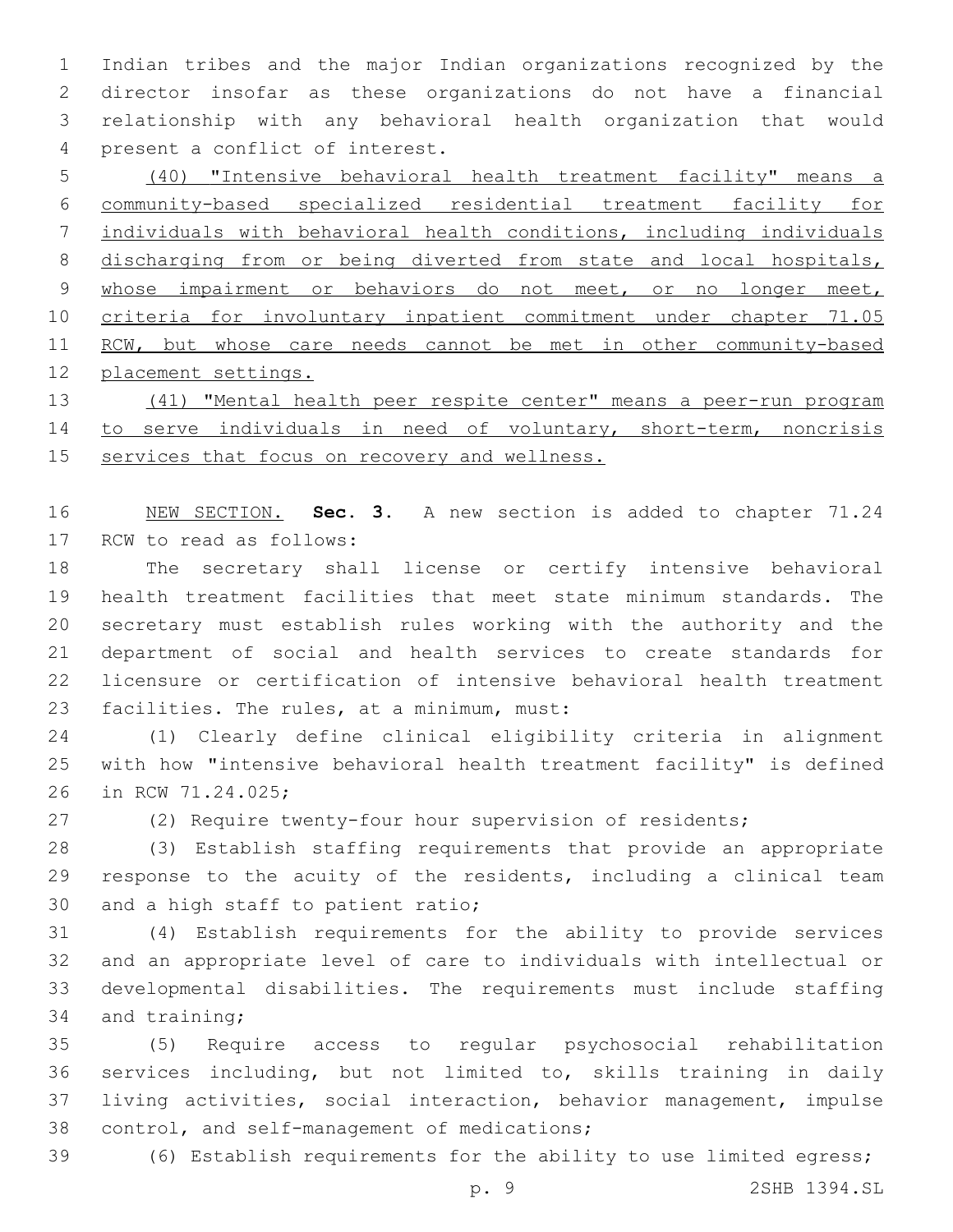(7) Limit services to persons at least eighteen years of age; and

 (8) Establish resident rights that are substantially similar to the rights of residents in long-term care facilities.

 NEW SECTION. **Sec. 4.** A new section is added to chapter 71.24 5 RCW to read as follows:

 By December 1, 2019, the secretary of health, in consultation with the department of social and health services, the department of commerce, the long-term care ombuds, and relevant stakeholders must provide recommendations to the governor and the appropriate committees of the legislature on providing resident rights and access to ombuds services to the residents of the intensive behavioral 12 health treatment facilities.

 NEW SECTION. **Sec. 5.** A new section is added to chapter 71.24 14 RCW to read as follows:

 The secretary shall license or certify mental health peer respite centers that meet state minimum standards. In consultation with the authority and the department of social and health services, the 18 secretary must:

 (1) Establish requirements for licensed and certified community behavioral health agencies to provide mental health peer respite center services and establish physical plant and service requirements to provide voluntary, short-term, noncrisis services that focus on 23 recovery and wellness;

 (2) Require licensed and certified agencies to partner with the local crisis system including, but not limited to, evaluation and treatment facilities and designated crisis responders;

 (3) Establish staffing requirements, including rules to ensure 28 that facilities are peer-run;

(4) Limit services to a maximum of seven days in a month;

 (5) Limit services to individuals who are experiencing psychiatric distress, but do not meet legal criteria for involuntary 32 hospitalization under chapter 71.05 RCW; and

(6) Limit services to persons at least eighteen years of age.

 NEW SECTION. **Sec. 6.** A new section is added to chapter 71.24 35 RCW to read as follows:

 (1) The authority and the entities identified in RCW 71.24.310 and 71.24.380 shall: (a) Work with willing community hospitals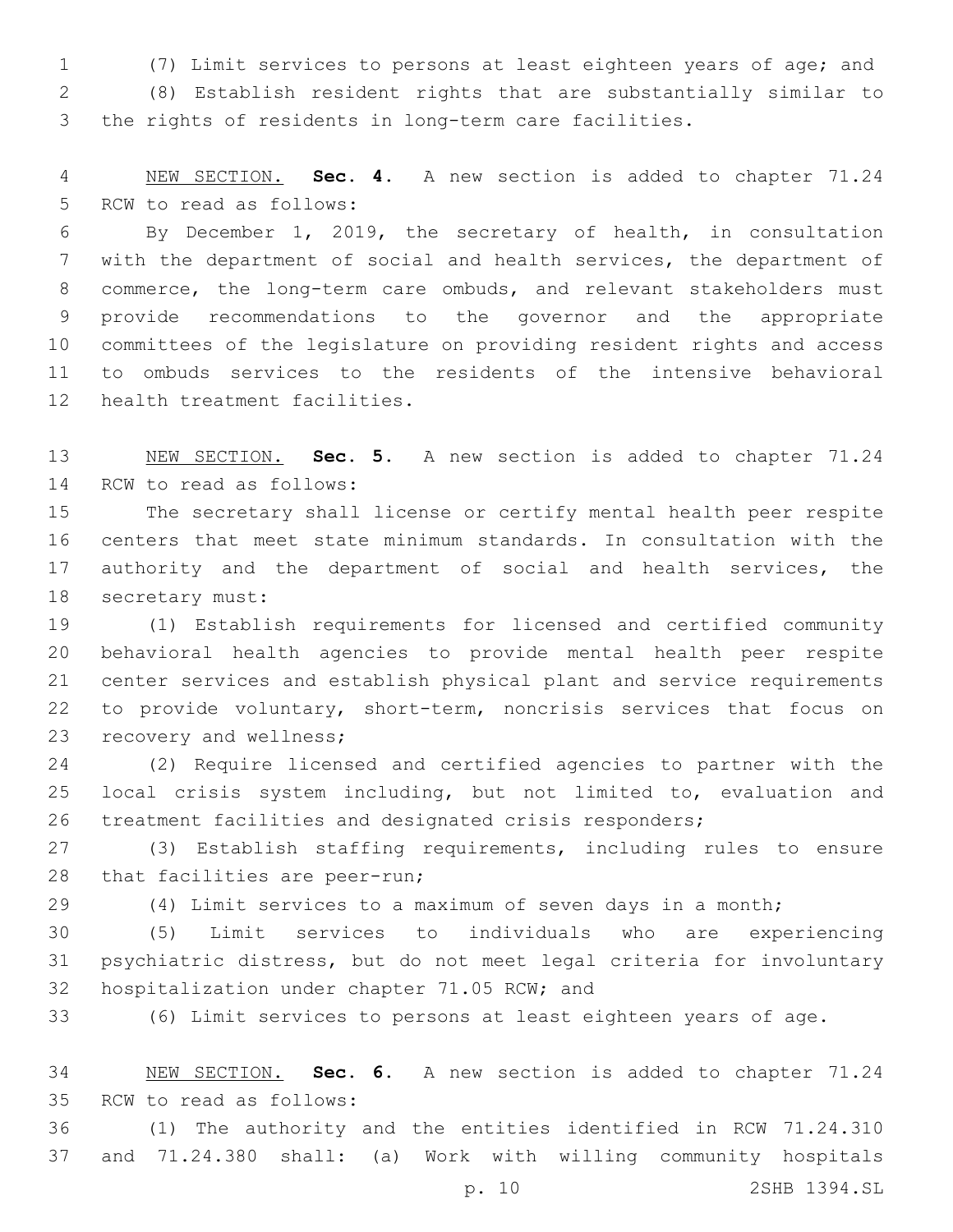licensed under chapters 70.41 and 71.12 RCW and evaluation and treatment facilities licensed or certified under chapter 71.05 RCW to assess their capacity to become licensed or certified to provide long-term inpatient care and to meet the requirements of this chapter; and (b) enter into contracts and payment arrangements with such hospitals and evaluation and treatment facilities choosing to provide long-term mental health placements, to the extent that willing licensed or certified facilities are available.

 (2) Nothing in this section requires any community hospital or evaluation and treatment facility to be licensed or certified to 11 provide long-term mental health placements.

 NEW SECTION. **Sec. 7.** By November 15, 2019, the health care authority shall confer with the department of health, hospitals licensed under chapters 70.41 and 71.12 RCW, and evaluation and treatment facilities licensed or certified under chapter 71.05 RCW to review laws and regulations and identify changes that may be necessary to address care delivery and cost-effective treatment for adults on ninety-day or one hundred eighty-day commitment orders. The health care authority must report its findings to the governor's office and the appropriate committees of the legislature by December 15, 2019.

 **Sec. 8.** RCW 70.38.111 and 2017 c 199 s 1 are each amended to 23 read as follows:

 (1) The department shall not require a certificate of need for the offering of an inpatient tertiary health service by:

 (a) A health maintenance organization or a combination of health maintenance organizations if (i) the organization or combination of organizations has, in the service area of the organization or the service areas of the organizations in the combination, an enrollment of at least fifty thousand individuals, (ii) the facility in which the service will be provided is or will be geographically located so that the service will be reasonably accessible to such enrolled individuals, and (iii) at least seventy-five percent of the patients who can reasonably be expected to receive the tertiary health service will be individuals enrolled with such organization or organizations 36 in the combination;

 (b) A health care facility if (i) the facility primarily provides or will provide inpatient health services, (ii) the facility is or

p. 11 2SHB 1394.SL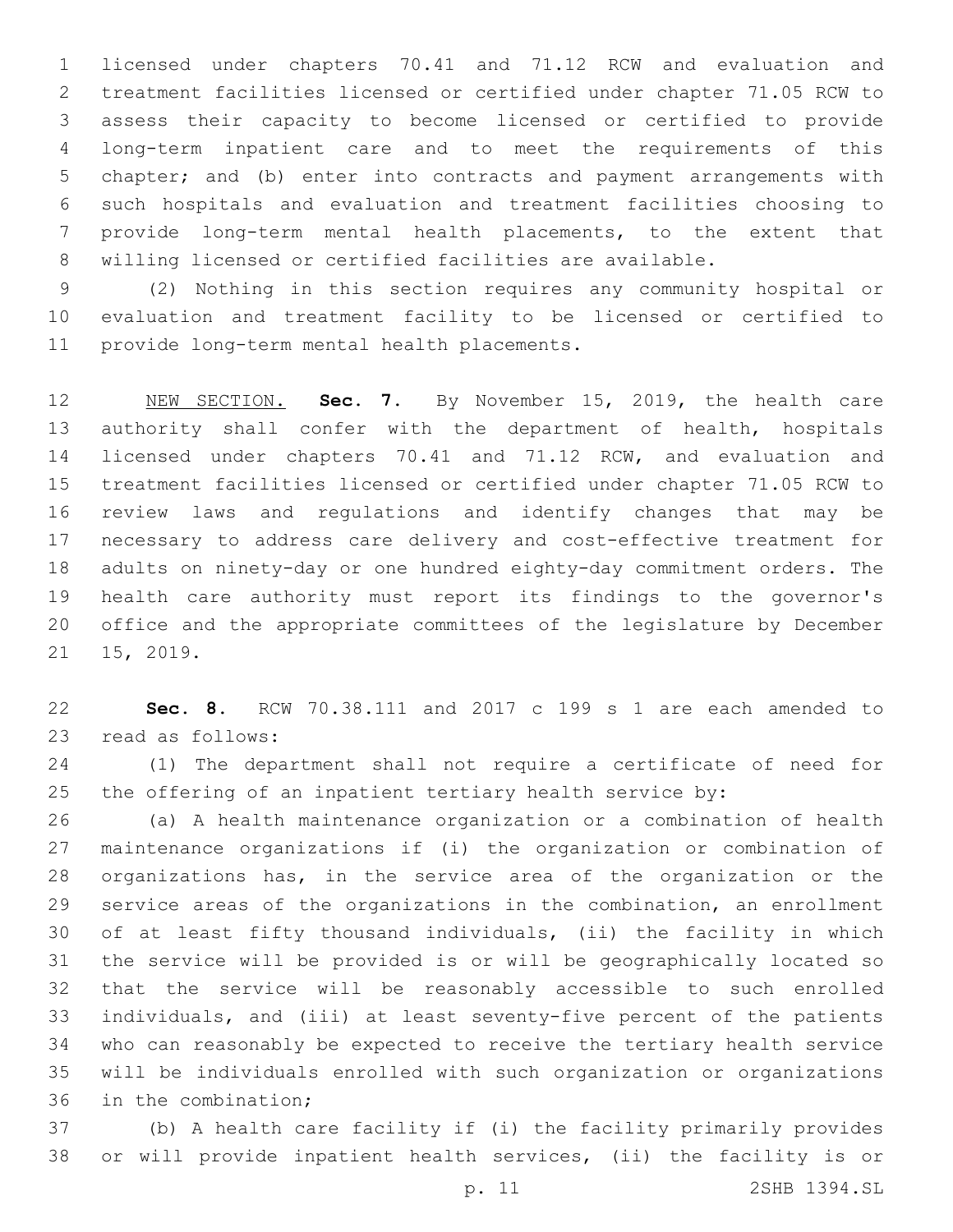will be controlled, directly or indirectly, by a health maintenance organization or a combination of health maintenance organizations which has, in the service area of the organization or service areas of the organizations in the combination, an enrollment of at least fifty thousand individuals, (iii) the facility is or will be geographically located so that the service will be reasonably accessible to such enrolled individuals, and (iv) at least seventy- five percent of the patients who can reasonably be expected to receive the tertiary health service will be individuals enrolled with such organization or organizations in the combination; or

 (c) A health care facility (or portion thereof) if (i) the facility is or will be leased by a health maintenance organization or combination of health maintenance organizations which has, in the service area of the organization or the service areas of the 15 organizations in the combination, an enrollment of at least fifty thousand individuals and, on the date the application is submitted under subsection (2) of this section, at least fifteen years remain in the term of the lease, (ii) the facility is or will be geographically located so that the service will be reasonably accessible to such enrolled individuals, and (iii) at least seventy- five percent of the patients who can reasonably be expected to receive the tertiary health service will be individuals enrolled with 23 such organization;

24 if, with respect to such offering or obligation by a nursing home, the department has, upon application under subsection (2) of this section, granted an exemption from such requirement to the organization, combination of organizations, or facility.

 (2) A health maintenance organization, combination of health maintenance organizations, or health care facility shall not be exempt under subsection (1) of this section from obtaining a certificate of need before offering a tertiary health service unless:

 (a) It has submitted at least thirty days prior to the offering of services reviewable under RCW 70.38.105(4)(d) an application for 34 such exemption; and

 (b) The application contains such information respecting the organization, combination, or facility and the proposed offering or obligation by a nursing home as the department may require to determine if the organization or combination meets the requirements of subsection (1) of this section or the facility meets or will meet 40 such requirements; and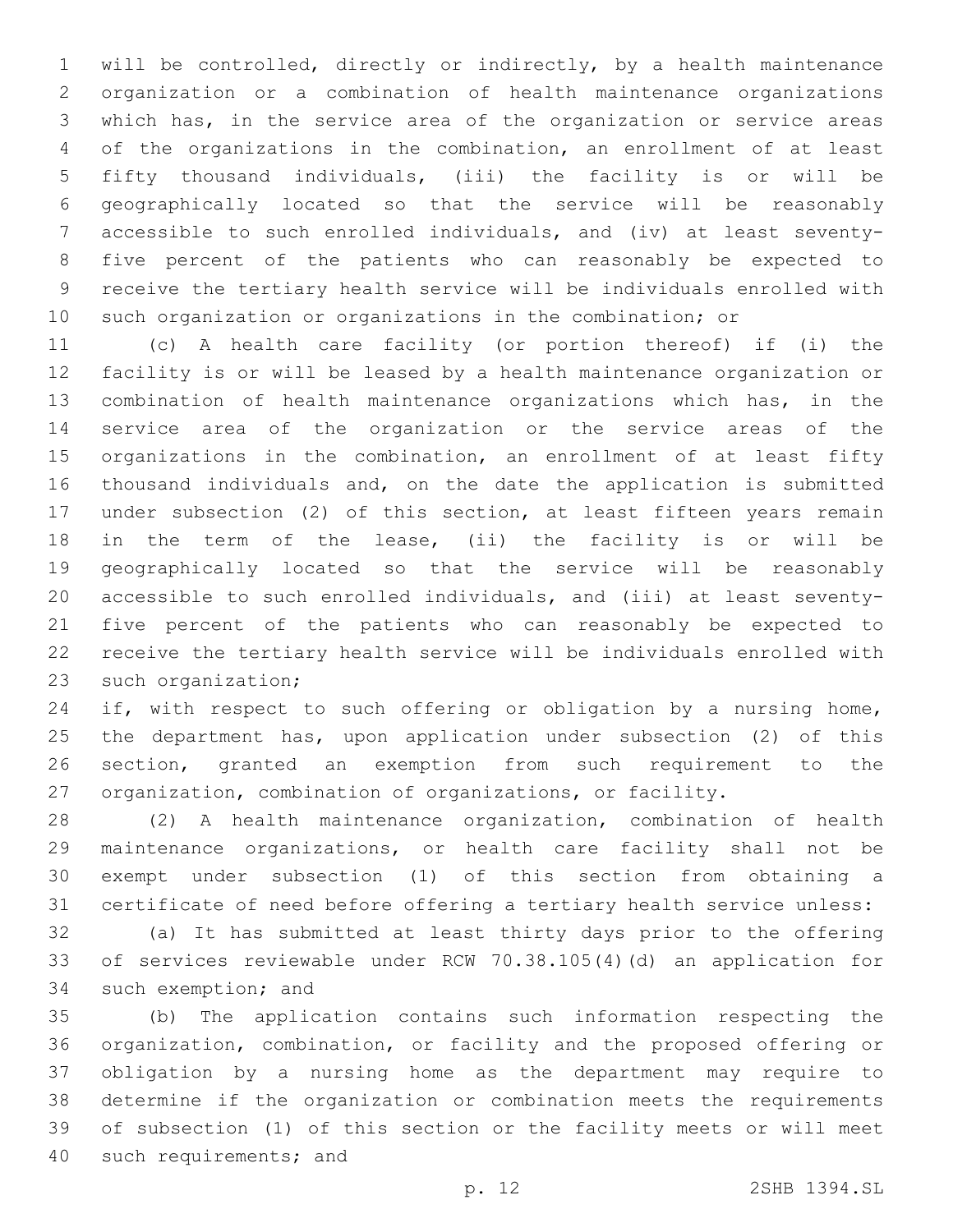(c) The department approves such application. The department shall approve or disapprove an application for exemption within thirty days of receipt of a completed application. In the case of a proposed health care facility (or portion thereof) which has not begun to provide tertiary health services on the date an application is submitted under this subsection with respect to such facility (or portion), the facility (or portion) shall meet the applicable requirements of subsection (1) of this section when the facility first provides such services. The department shall approve an application submitted under this subsection if it determines that the applicable requirements of subsection (1) of this section are met.

 (3) A health care facility (or any part thereof) with respect to which an exemption was granted under subsection (1) of this section may not be sold or leased and a controlling interest in such facility or in a lease of such facility may not be acquired and a health care facility described in (1)(c) which was granted an exemption under subsection (1) of this section may not be used by any person other 18 than the lessee described in  $(1)(c)$  unless:

 (a) The department issues a certificate of need approving the 20 sale, lease, acquisition, or use; or

 (b) The department determines, upon application, that (i) the entity to which the facility is proposed to be sold or leased, which intends to acquire the controlling interest, or which intends to use the facility is a health maintenance organization or a combination of health maintenance organizations which meets the requirements of 26 (1)(a)(i), and (ii) with respect to such facility, meets the requirements of (1)(a)(ii) or (iii) or the requirements of (1)(b)(i) and  $(iii)$ .

 (4) In the case of a health maintenance organization, an ambulatory care facility, or a health care facility, which ambulatory or health care facility is controlled, directly or indirectly, by a health maintenance organization or a combination of health maintenance organizations, the department may under the program apply its certificate of need requirements to the offering of inpatient tertiary health services to the extent that such offering is not exempt under the provisions of this section or RCW 70.38.105(7).

 (5)(a) The department shall not require a certificate of need for the construction, development, or other establishment of a nursing home, or the addition of beds to an existing nursing home, that is owned and operated by a continuing care retirement community that:

p. 13 2SHB 1394.SL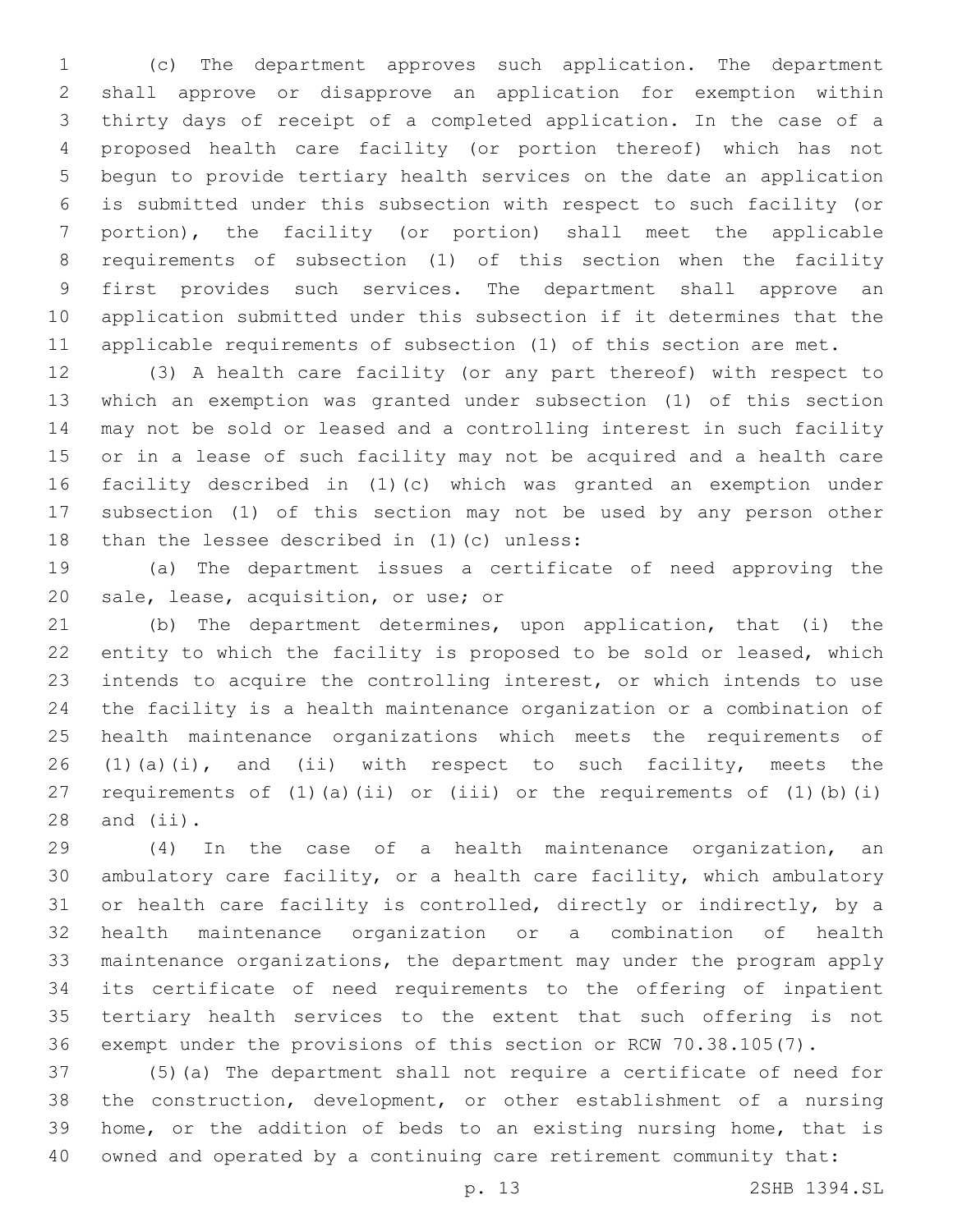(i) Offers services only to contractual members;

 (ii) Provides its members a contractually guaranteed range of services from independent living through skilled nursing, including 4 some assistance with daily living activities;

 (iii) Contractually assumes responsibility for the cost of services exceeding the member's financial responsibility under the contract, so that no third party, with the exception of insurance purchased by the retirement community or its members, but including the medicaid program, is liable for costs of care even if the member 10 depletes his or her personal resources;

 (iv) Has offered continuing care contracts and operated a nursing home continuously since January 1, 1988, or has obtained a 13 certificate of need to establish a nursing home;

 (v) Maintains a binding agreement with the state assuring that financial liability for services to members, including nursing home 16 services, will not fall upon the state;

 (vi) Does not operate, and has not undertaken a project that would result in a number of nursing home beds in excess of one for every four living units operated by the continuing care retirement 20 community, exclusive of nursing home beds; and

 (vii) Has obtained a professional review of pricing and long-term solvency within the prior five years which was fully disclosed to 23 members.

 (b) A continuing care retirement community shall not be exempt under this subsection from obtaining a certificate of need unless:

 (i) It has submitted an application for exemption at least thirty 27 days prior to commencing construction of, is submitting an 28 application for the licensure of, or is commencing operation of a 29 nursing home, whichever comes first; and

 (ii) The application documents to the department that the continuing care retirement community qualifies for exemption.

 (c) The sale, lease, acquisition, or use of part or all of a continuing care retirement community nursing home that qualifies for exemption under this subsection shall require prior certificate of need approval to qualify for licensure as a nursing home unless the department determines such sale, lease, acquisition, or use is by a continuing care retirement community that meets the conditions of (a) 38 of this subsection.

 (6) A rural hospital, as defined by the department, reducing the number of licensed beds to become a rural primary care hospital under

p. 14 2SHB 1394.SL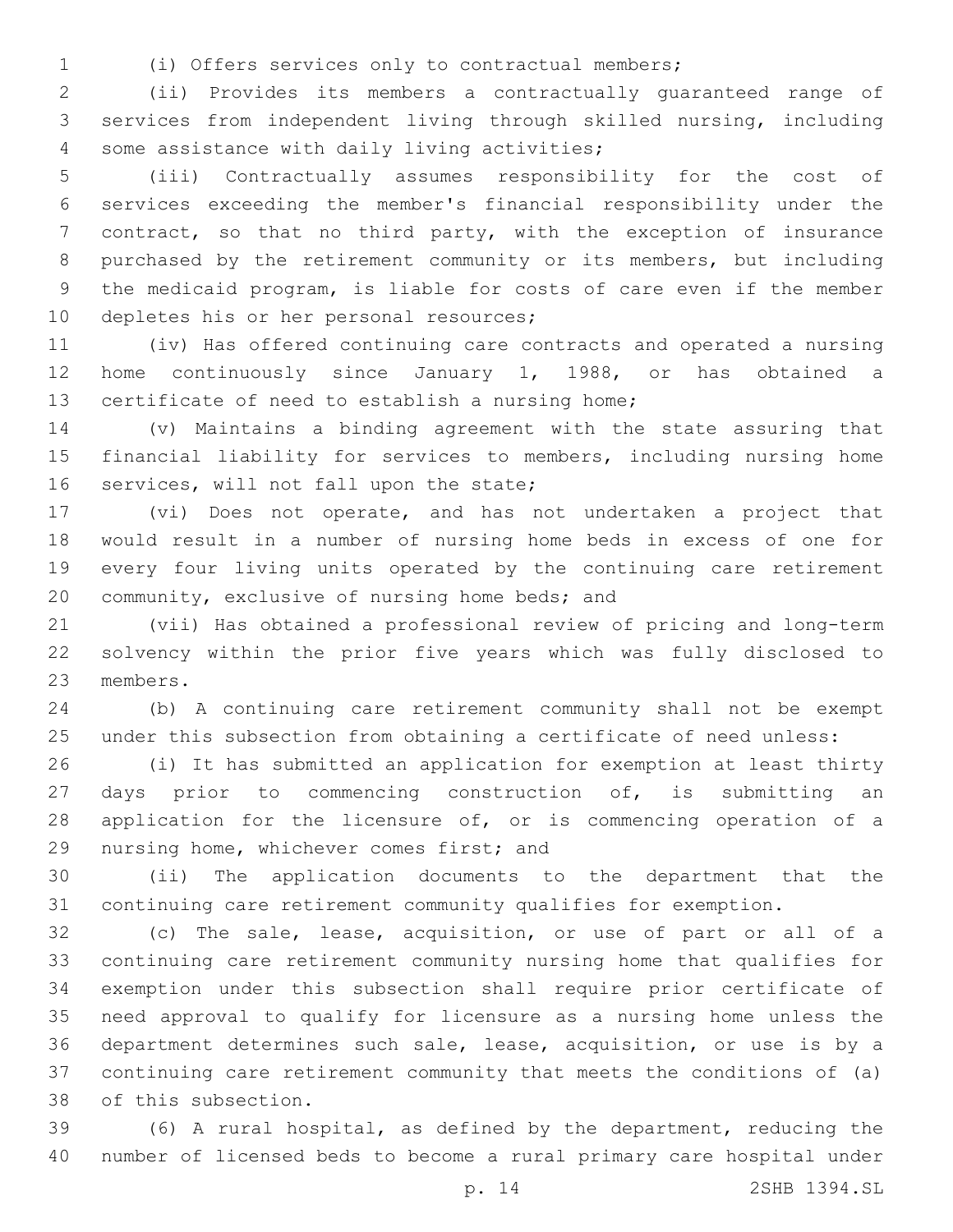the provisions of Part A Title XVIII of the Social Security Act Section 1820, 42 U.S.C., 1395c et seq. may, within three years of the reduction of beds licensed under chapter 70.41 RCW, increase the number of licensed beds to no more than the previously licensed number without being subject to the provisions of this chapter.

 (7) A rural health care facility licensed under RCW 70.175.100 formerly licensed as a hospital under chapter 70.41 RCW may, within three years of the effective date of the rural health care facility license, apply to the department for a hospital license and not be subject to the requirements of RCW 70.38.105(4)(a) as the construction, development, or other establishment of a new hospital, provided there is no increase in the number of beds previously licensed under chapter 70.41 RCW and there is no redistribution in the number of beds used for acute care or long-term care, the rural health care facility has been in continuous operation, and the rural health care facility has not been purchased or leased.

 (8) A rural hospital determined to no longer meet critical access hospital status for state law purposes as a result of participation in the Washington rural health access preservation pilot identified by the state office of rural health and formerly licensed as a hospital under chapter 70.41 RCW may apply to the department to renew its hospital license and not be subject to the requirements of RCW 70.38.105(4)(a) as the construction, development, or other establishment of a new hospital, provided there is no increase in the number of beds previously licensed under chapter 70.41 RCW. If all or part of a formerly licensed rural hospital is sold, purchased, or leased during the period the rural hospital does not meet critical access hospital status as a result of participation in the Washington rural health access preservation pilot and the new owner or lessor applies to renew the rural hospital's license, then the sale, purchase, or lease of part or all of the rural hospital is subject to 32 the provisions of this chapter.

 (9)(a) A nursing home that voluntarily reduces the number of its licensed beds to provide assisted living, licensed assisted living facility care, adult day care, adult day health, respite care, hospice, outpatient therapy services, congregate meals, home health, or senior wellness clinic, or to reduce to one or two the number of beds per room or to otherwise enhance the quality of life for residents in the nursing home, may convert the original facility or 40 portion of the facility back, and thereby increase the number of

p. 15 2SHB 1394.SL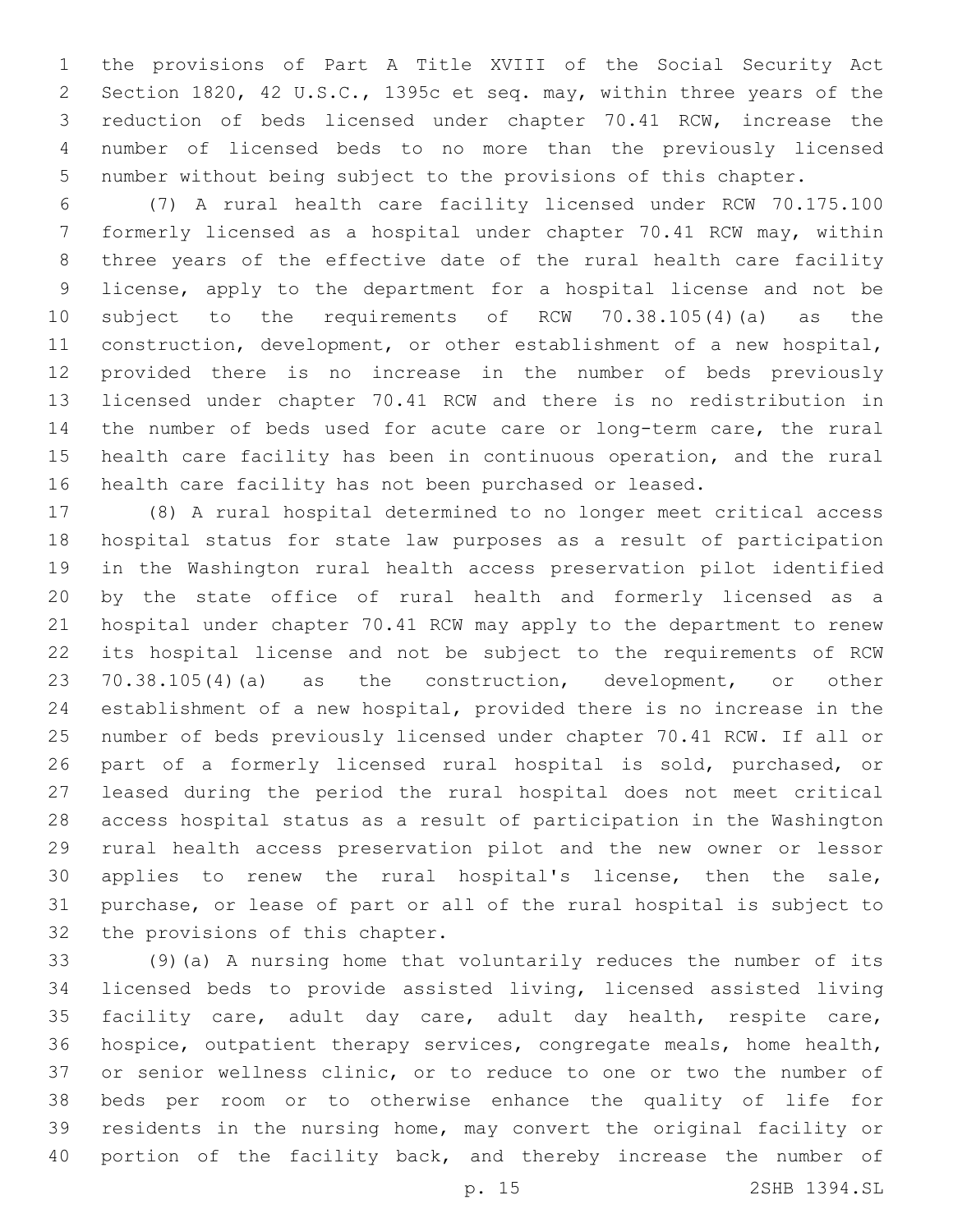nursing home beds to no more than the previously licensed number of nursing home beds without obtaining a certificate of need under this chapter, provided the facility has been in continuous operation and has not been purchased or leased. Any conversion to the original licensed bed capacity, or to any portion thereof, shall comply with the same life and safety code requirements as existed at the time the nursing home voluntarily reduced its licensed beds; unless waivers from such requirements were issued, in which case the converted beds shall reflect the conditions or standards that then existed pursuant 10 to the approved waivers.

 (b) To convert beds back to nursing home beds under this 12 subsection, the nursing home must:

 (i) Give notice of its intent to preserve conversion options to the department of health no later than thirty days after the 15 effective date of the license reduction; and

 (ii) Give notice to the department of health and to the department of social and health services of the intent to convert beds back. If construction is required for the conversion of beds back, the notice of intent to convert beds back must be given, at a minimum, one year prior to the effective date of license modification 21 reflecting the restored beds; otherwise, the notice must be given a minimum of ninety days prior to the effective date of license modification reflecting the restored beds. Prior to any license modification to convert beds back to nursing home beds under this 25 section, the licensee must demonstrate that the nursing home meets the certificate of need exemption requirements of this section.

 The term "construction," as used in (b)(ii) of this subsection, is limited to those projects that are expected to equal or exceed the expenditure minimum amount, as determined under this chapter.

 (c) Conversion of beds back under this subsection must be completed no later than four years after the effective date of the license reduction. However, for good cause shown, the four-year period for conversion may be extended by the department of health for 34 one additional four-year period.

 (d) Nursing home beds that have been voluntarily reduced under this section shall be counted as available nursing home beds for the purpose of evaluating need under RCW 70.38.115(2) (a) and (k) so long as the facility retains the ability to convert them back to nursing 39 home use under the terms of this section.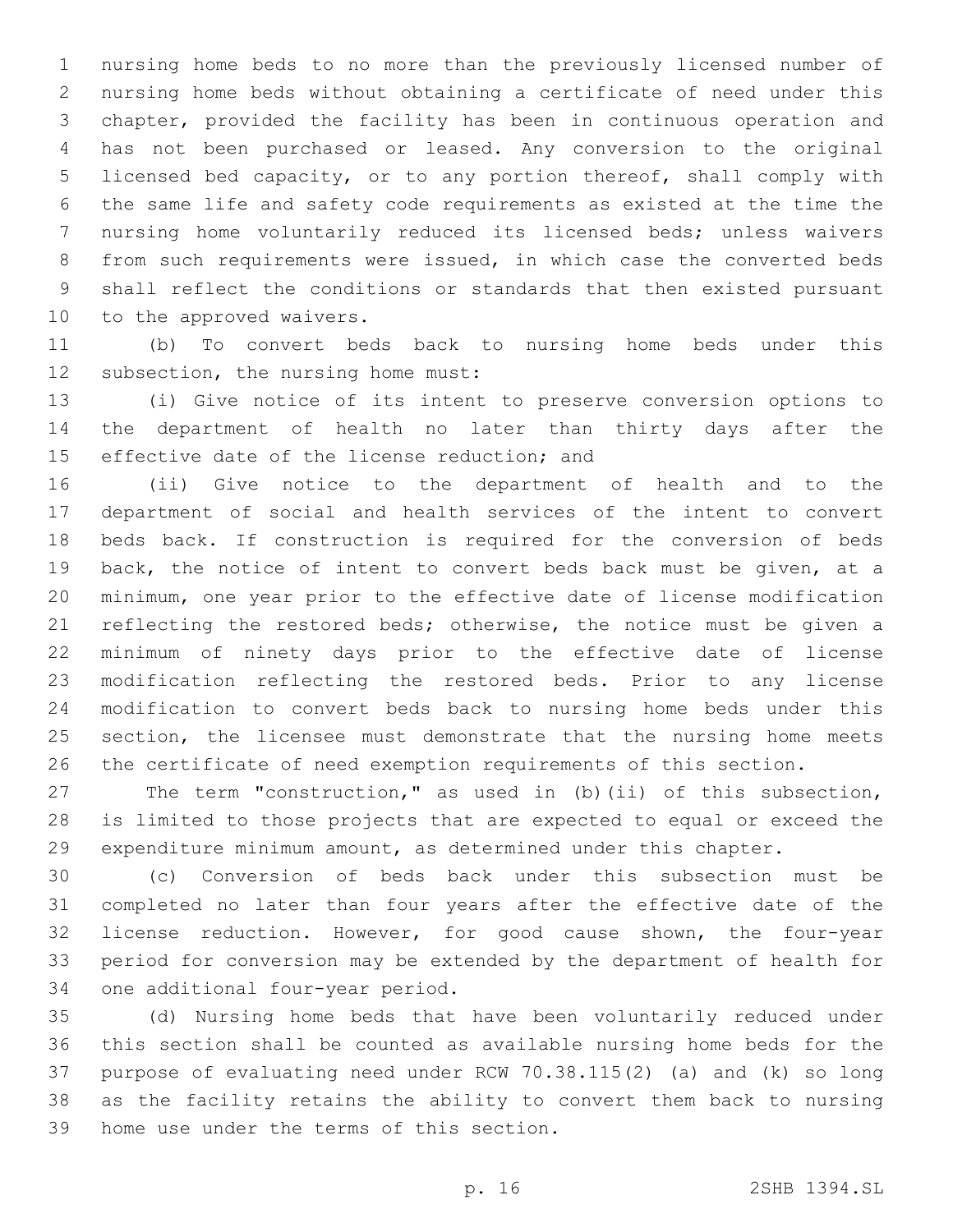(e) When a building owner has secured an interest in the nursing home beds, which are intended to be voluntarily reduced by the licensee under (a) of this subsection, the applicant shall provide the department with a written statement indicating the building 5 owner's approval of the bed reduction.

 (10)(a) The department shall not require a certificate of need 7 for a hospice agency if:

 (i) The hospice agency is designed to serve the unique religious or cultural needs of a religious group or an ethnic minority and commits to furnishing hospice services in a manner specifically aimed at meeting the unique religious or cultural needs of the religious 12 group or ethnic minority;

(ii) The hospice agency is operated by an organization that:

 (A) Operates a facility, or group of facilities, that offers a comprehensive continuum of long-term care services, including, at a minimum, a licensed, medicare-certified nursing home, assisted living, independent living, day health, and various community-based support services, designed to meet the unique social, cultural, and religious needs of a specific cultural and ethnic minority group;

 (B) Has operated the facility or group of facilities for at least ten continuous years prior to the establishment of the hospice 22 agency;

 (iii) The hospice agency commits to coordinating with existing hospice programs in its community when appropriate;

 (iv) The hospice agency has a census of no more than forty 26 patients;

 (v) The hospice agency commits to obtaining and maintaining 28 medicare certification;

 (vi) The hospice agency only serves patients located in the same county as the majority of the long-term care services offered by the 31 organization that operates the agency; and

 (vii) The hospice agency is not sold or transferred to another 33 agency.

 (b) The department shall include the patient census for an agency exempted under this subsection (10) in its calculations for future 36 certificate of need applications.

 (11) To alleviate the need to board psychiatric patients in 38 emergency departments and increase capacity of hospitals to serve individuals on ninety-day or one hundred eighty-day commitment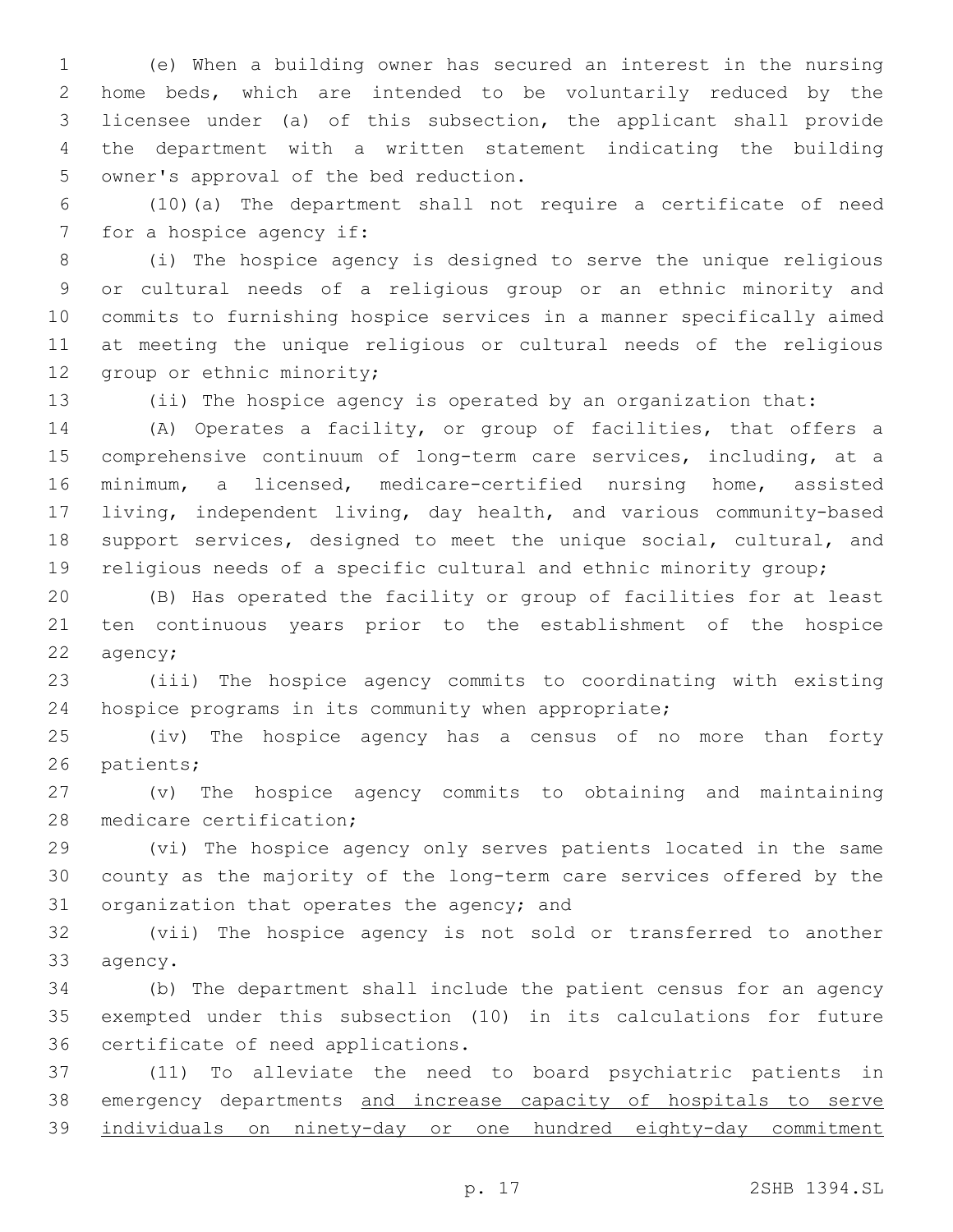1 orders, for the period of time from May 5, 2017, through June 30,  $(2019)$ )  $2021$ :

 (a) The department shall suspend the certificate of need requirement for a hospital licensed under chapter 70.41 RCW that changes the use of licensed beds to increase the number of beds to provide psychiatric services, including involuntary treatment services. A certificate of need exemption under this subsection 8 (11)(a) shall be valid for two years.

(b) The department may not require a certificate of need for:

 (i) The addition of beds as described in RCW 70.38.260 (2) and (3); or

 (ii) The construction, development, or establishment of a psychiatric hospital licensed as an establishment under chapter 71.12 RCW that will have no more than sixteen beds and provide treatment to adults on ninety or one hundred eighty-day involuntary commitment 16 orders, as described in RCW 70.38.260(4).

 **Sec. 9.** RCW 70.38.260 and 2017 c 199 s 2 are each amended to 18 read as follows:

 (1) For a grant awarded during fiscal years ((2016)) 2018 and 20 ((2017)) 2019 by the department of commerce under this section, hospitals licensed under chapter 70.41 RCW and psychiatric hospitals licensed as establishments under chapter 71.12 RCW are not subject to certificate of need requirements for the addition of the number of new psychiatric beds indicated in the grant. The department of commerce may not make a prior approval of a certificate of need application a condition for a grant application under this section. The period during which an approved hospital or psychiatric hospital project qualifies for a certificate of need exemption under this section is two years from the date of the grant award.

 (2)(a) Until June 30, ((2019)) 2021, a hospital licensed under chapter 70.41 RCW is exempt from certificate of need requirements for 32 the addition of new psychiatric beds.

 (b) A hospital that adds new psychiatric beds under this 34 subsection (2) must:

 (i) Notify the department of the addition of new psychiatric beds. The department shall provide the hospital with a notice of 37 exemption within thirty days; and

 (ii) Commence the project within two years of the date of receipt 39 of the notice of exemption.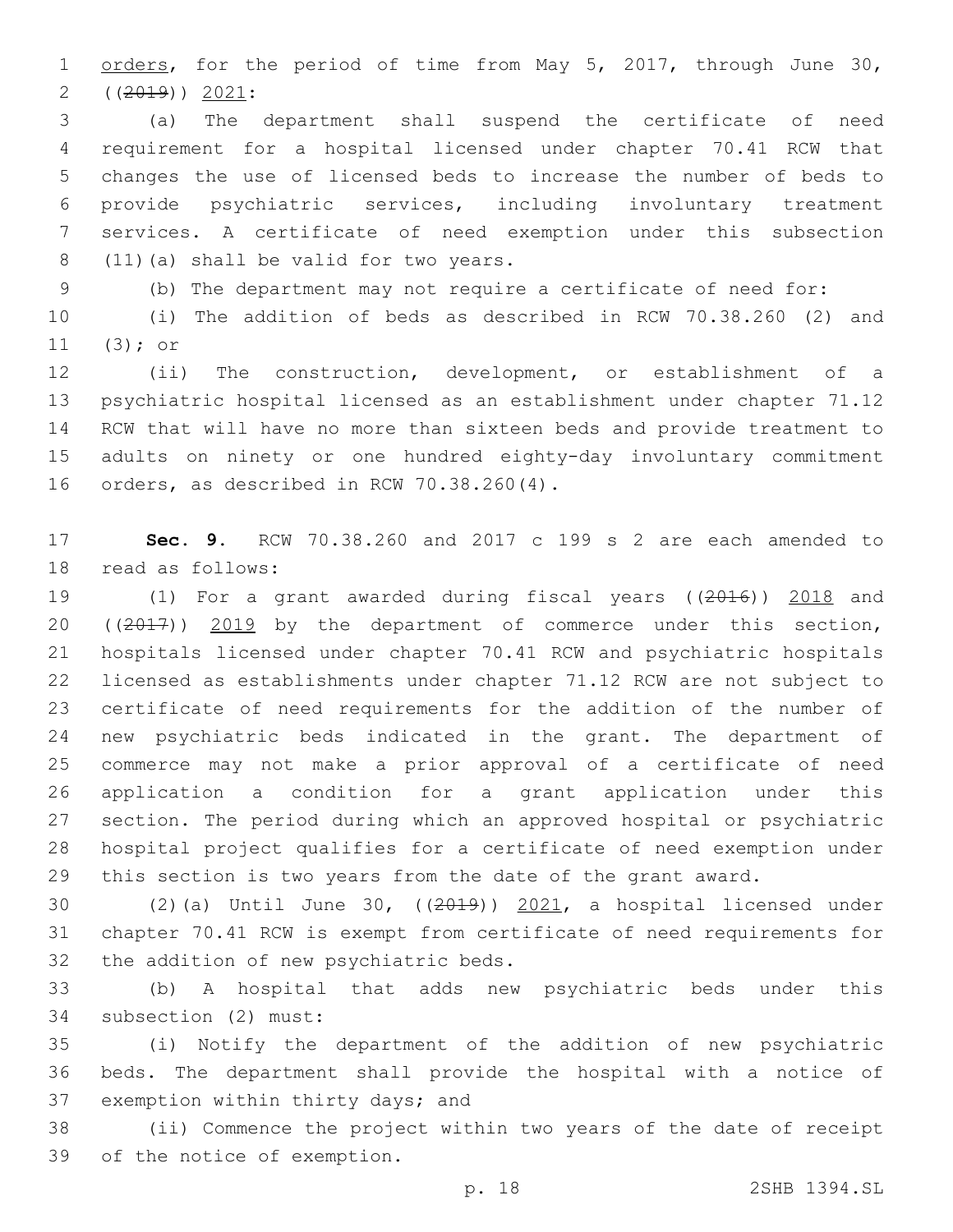(c) Beds granted an exemption under RCW 70.38.111(11)(b) must remain psychiatric beds unless a certificate of need is granted to change their use or the hospital voluntarily reduces its licensed capacity.4

 (3)(a) Until June 30, ((2019)) 2021, a psychiatric hospital licensed as an establishment under chapter 71.12 RCW is exempt from certificate of need requirements for the one-time addition of up to 8 thirty new psychiatric beds, and for the one-time addition of up to sixty psychiatric beds devoted solely to ninety-day and one hundred eighty-day civil commitment patients if the hospital was awarded any 11 grant by the department of commerce to increase behavioral health capacity in fiscal year 2019 and makes a commitment to maintain a 13 payer mix of at least fifty percent medicare and medicaid based on a calculation using patient days for a period of five consecutive years 15 after the beds are made available for use by patients, if it demonstrates to the satisfaction of the department:

 (i) That its most recent two years of publicly available fiscal year-end report data as required under RCW 70.170.100 and 43.70.050 reported to the department by the psychiatric hospital, show a payer mix of a minimum of fifty percent medicare and medicaid based on a 21 calculation using patient days; and

 (ii) A commitment to maintaining the payer mix in (a) of this subsection for a period of five consecutive years after the beds are 24 made available for use by patients.

 (b) A psychiatric hospital that adds new psychiatric beds under 26 this subsection (3) must:

 (i) Notify the department of the addition of new psychiatric beds. The department shall provide the psychiatric hospital with a 29 notice of exemption within thirty days; and

 (ii) Commence the project within two years of the date of receipt 31 of the notice of exemption.

 (c) Beds granted an exemption under RCW 70.38.111(11)(b) must remain psychiatric beds unless a certificate of need is granted to change their use or the psychiatric hospital voluntarily reduces its 35 licensed capacity.

 (4)(a) Until June 30, ((2019)) 2021, an entity seeking to construct, develop, or establish a psychiatric hospital licensed as an establishment under chapter 71.12 RCW is exempt from certificate of need requirements if the proposed psychiatric hospital will have no more than sixteen beds and dedicate a portion of the beds to

p. 19 2SHB 1394.SL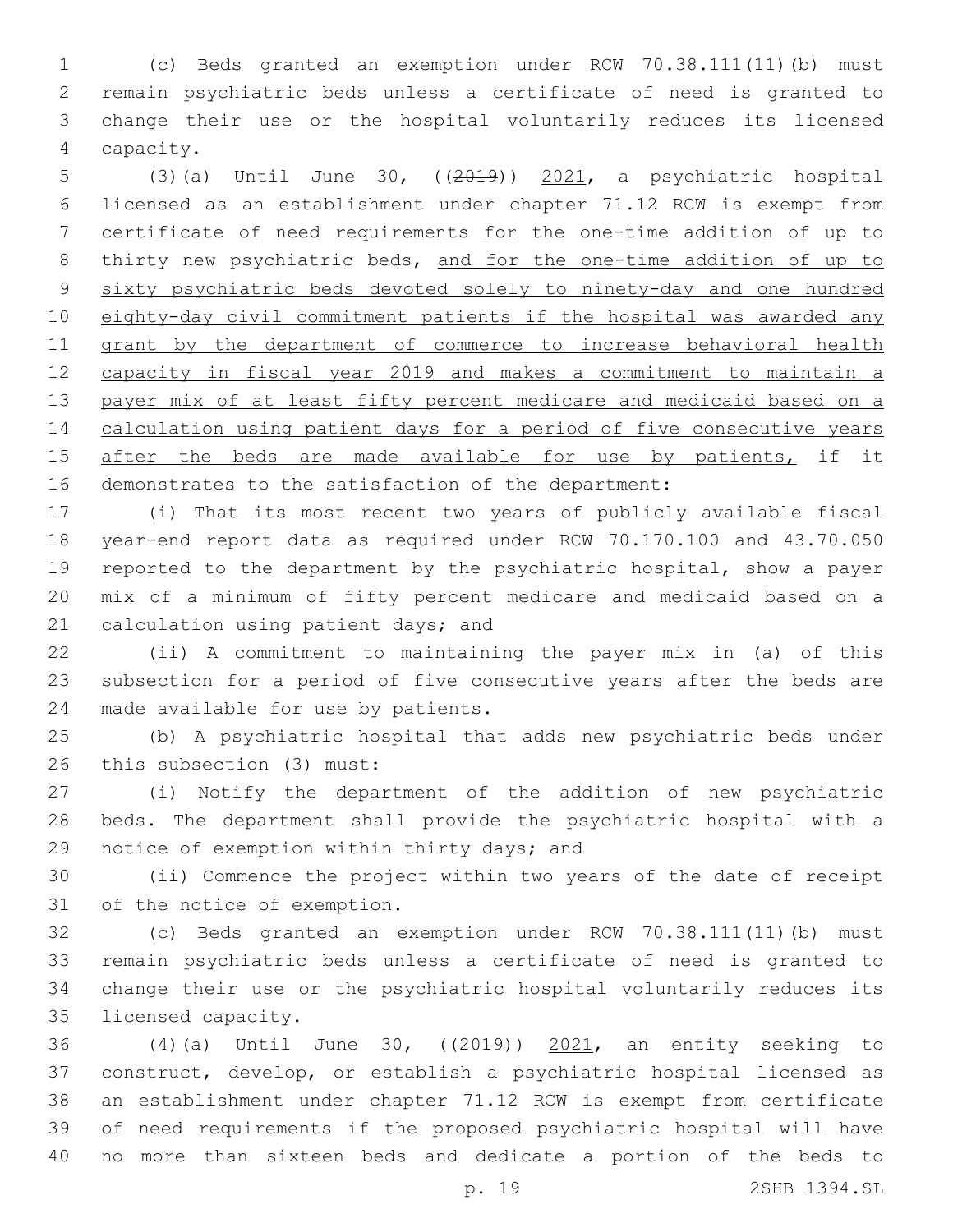providing treatment to adults on ninety or one hundred eighty-day involuntary commitment orders. The psychiatric hospital may also provide treatment to adults on a seventy-two hour detention or 4 fourteen-day involuntary commitment order.

 (b) An entity that seeks to construct, develop, or establish a psychiatric hospital under this subsection (4) must:

 (i) Notify the department of the addition of construction, development, or establishment. The department shall provide the entity with a notice of exemption within thirty days; and

 (ii) Commence the project within two years of the date of receipt 11 of the notice of exemption.

 (c) Entities granted an exemption under RCW 70.38.111(11)(b)(ii) may not exceed sixteen beds unless a certificate of need is granted 14 to increase the psychiatric hospital's capacity.

(5) This section expires June 30, ((2022)) 2025.

 NEW SECTION. **Sec. 10.** By July 1, 2020, the health care 17 authority and the department of social and health services, in consultation with the department of health, the department of children, youth, and families, representatives from providers serving children's inpatient psychiatric needs in each of the three largest cities in Washington, representatives from behavioral health and developmental disability service providers, and representatives from developmental disability advocacy organizations including individuals and families of individuals who need or receive behavioral health and developmental disability services, must provide recommendations to the governor's office and the appropriate committees of the legislature relating to short-term and long-term residential intensive behavioral health and developmental disability services for youth and adults with developmental disabilities and behavioral health needs who are experiencing, or are in danger of experiencing, barriers discharging from inpatient behavioral health treatment received in community hospitals or state hospitals. The recommendations must address the needs of youth and adults with developmental or intellectual disabilities separately and: (1) Consider services necessary to support the youth or adult, the youth or adult's family, and the residential service provider in preparation for and after discharge, including in-home behavioral health and developmental disability supports that may be needed after discharge to maintain stability; (2) establish staffing and funding

p. 20 2SHB 1394.SL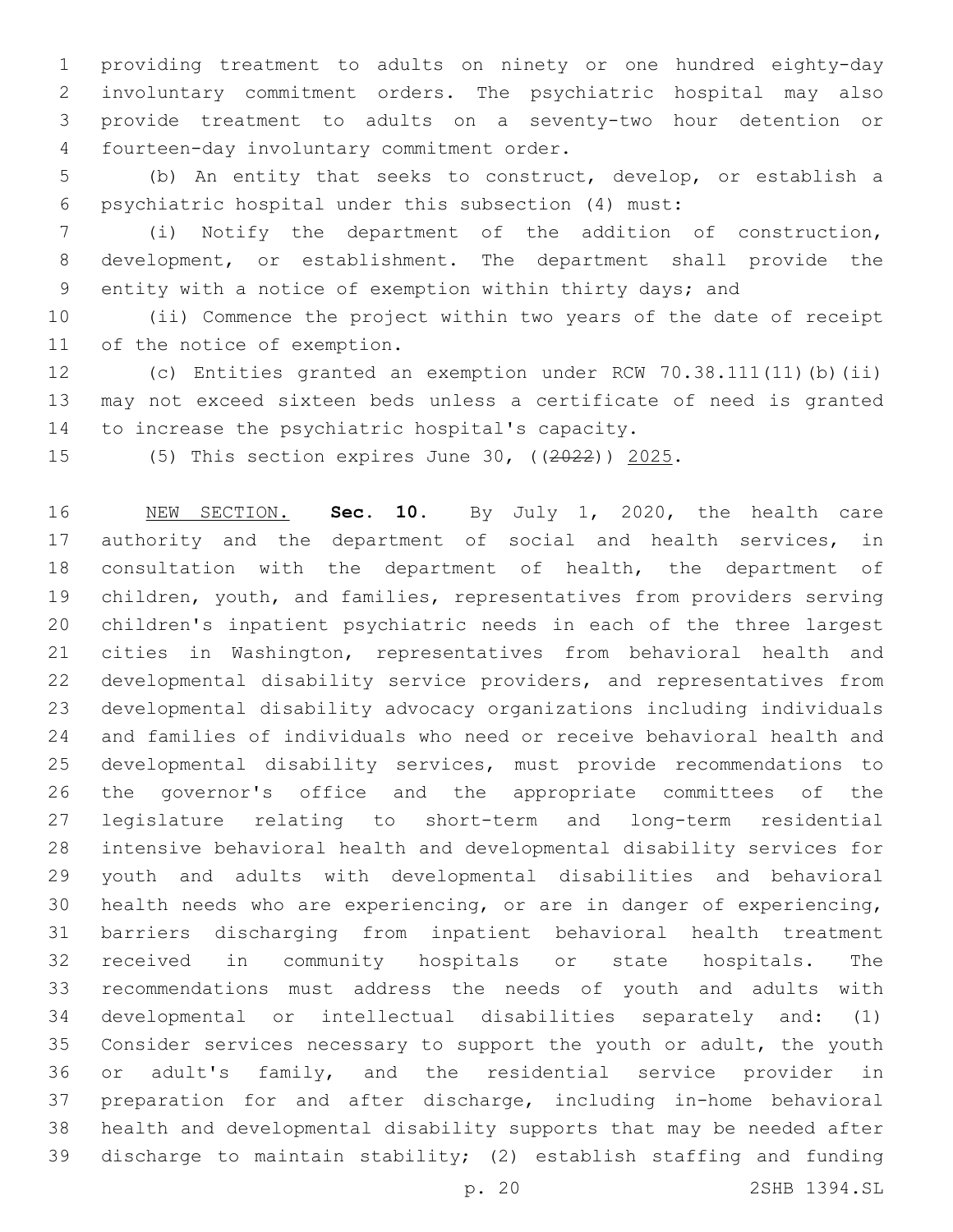requirements that provide an appropriate level of treatment for residents in facilities, including both licensed mental health professionals and developmental disability professionals; and (3) for youth clients, consider how to successfully transition a youth to 5 adult services without service disruption.

 **Sec. 11.** RCW 74.39A.030 and 2018 c 278 s 6 and 2018 c 225 s 2 7 are each reenacted and amended to read as follows:

 (1) To the extent of available funding, the department shall expand cost-effective options for home and community services for consumers for whom the state participates in the cost of their care.

 (2) In expanding home and community services, the department shall take full advantage of federal funding available under Title XVIII and Title XIX of the federal social security act, including 14 home health, adult day care, waiver options, and state plan services and expand the availability of in-home services and residential services, including services in adult family homes, assisted living 17 facilities, and enhanced services facilities.

 (3)(a) The department shall by rule establish payment rates for home and community services that support the provision of cost- effective care. Beginning July 1, 2019, the department shall adopt a data-driven medicaid payment methodology as specified in RCW 74.39A.032 for contracted assisted living, adult residential care, and enhanced adult residential care. In the event of any conflict between any such rule and a collective bargaining agreement entered into under RCW 74.39A.270 and 74.39A.300, the collective bargaining 26 agreement prevails.

 (b) The department may authorize an enhanced adult residential care rate for nursing homes that temporarily or permanently convert 29 their bed use under chapter 70.38 RCW for the purposes of providing 30 assisted living, enhanced adult residential care ((under chapter 31 70.38 RCW)), or adult residential care, when the department determines that payment of an enhanced rate is cost-effective and 33 necessary to foster expansion of these contracted ((enhanced adult 34 residential care)) services. As an incentive for nursing homes to 35 permanently convert a portion of  $((\text{its}))$  their nursing home bed capacity for the purposes of providing assisted living, enhanced 37 adult residential care, or adult residential care, including but not limited to serving individuals with behavioral health treatment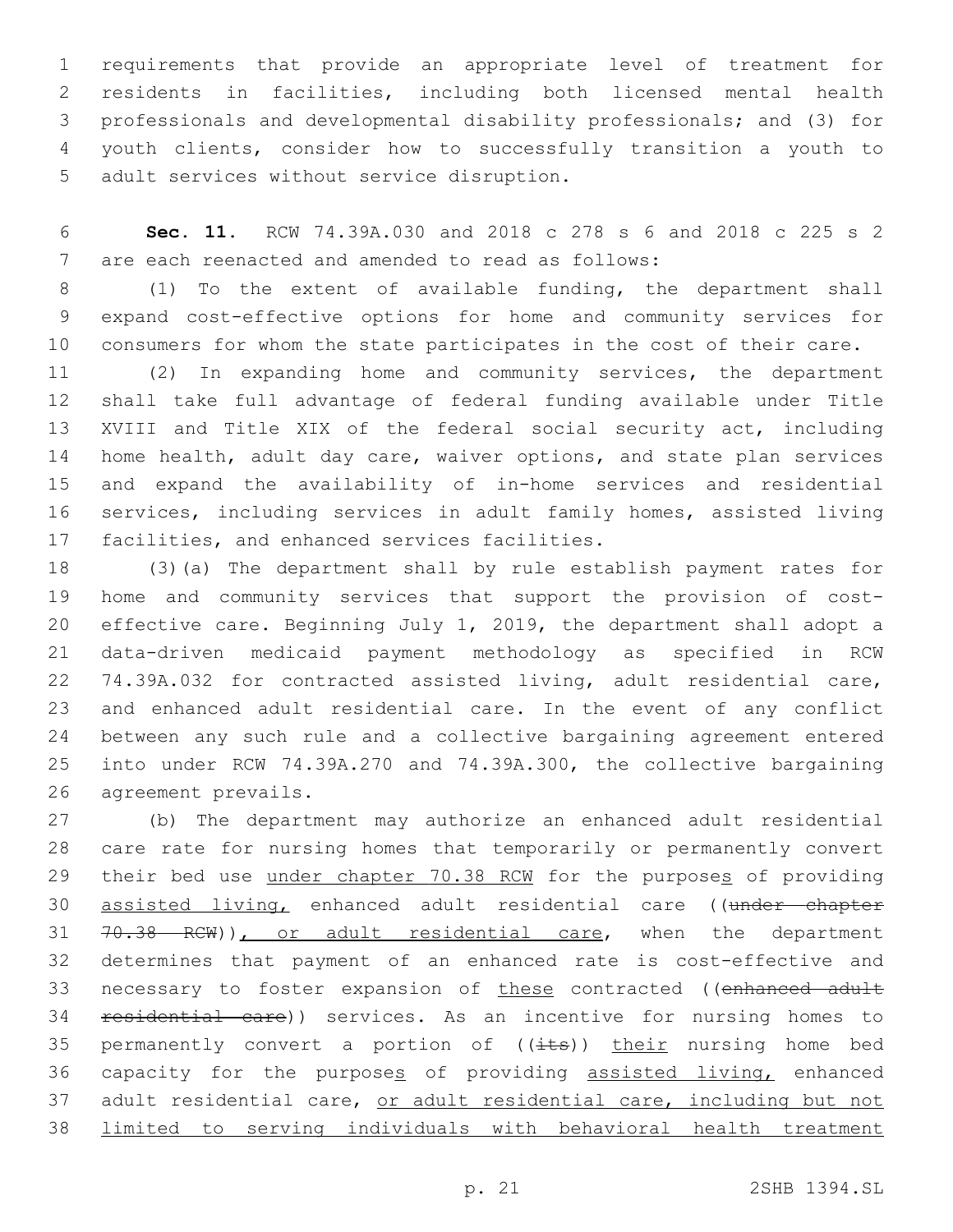needs, the department may authorize a supplemental add-on to the 2 ((enhanced adult)) residential care rate.

 (((c) The department may authorize a supplemental assisted living services rate for up to four years for facilities that convert from nursing home use and do not retain rights to the converted nursing home beds under chapter 70.38 RCW, if the department determines that payment of a supplemental rate is cost-effective and necessary to foster expansion of contracted assisted living services.))

 NEW SECTION. **Sec. 12.** (1) The health care authority shall establish a pilot program to provide mental health drop-in center services. The mental health drop-in center services shall provide a peer-focused recovery model during daytime hours through a community- based, therapeutic, less restrictive alternative to hospitalization for acute psychiatric needs. The program shall assist clients in need 15 of voluntary, short-term, noncrisis services that focus on recovery and wellness. Clients may refer themselves, be brought to the center 17 by law enforcement, be brought to the center by family members, or be referred by an emergency department.

 (2) The pilot program shall be conducted in the largest city in a regional service area that has at least nine counties. Funds to support the pilot program shall be distributed through the behavioral health administrative service organization that serves the pilot 23 program.

 (3) The pilot program shall begin on January 1, 2020, and 25 conclude July  $1, 2022.$ 

 (4) By December 1, 2020, the health care authority shall submit a preliminary report to the governor and the appropriate committees of the legislature. The preliminary report shall include a survey of peer mental health programs that are operating in the state, including the location, type of services offered, and number of clients served. By December 1, 2021, the health care authority shall report to the governor and the appropriate committees of the legislature on the results of the pilot program. The report shall include information about the number of clients served, the needs of the clients, the method of referral for the clients, and recommendations on how to expand the program statewide, including any recommendations to account for different needs in urban and rural 38 areas.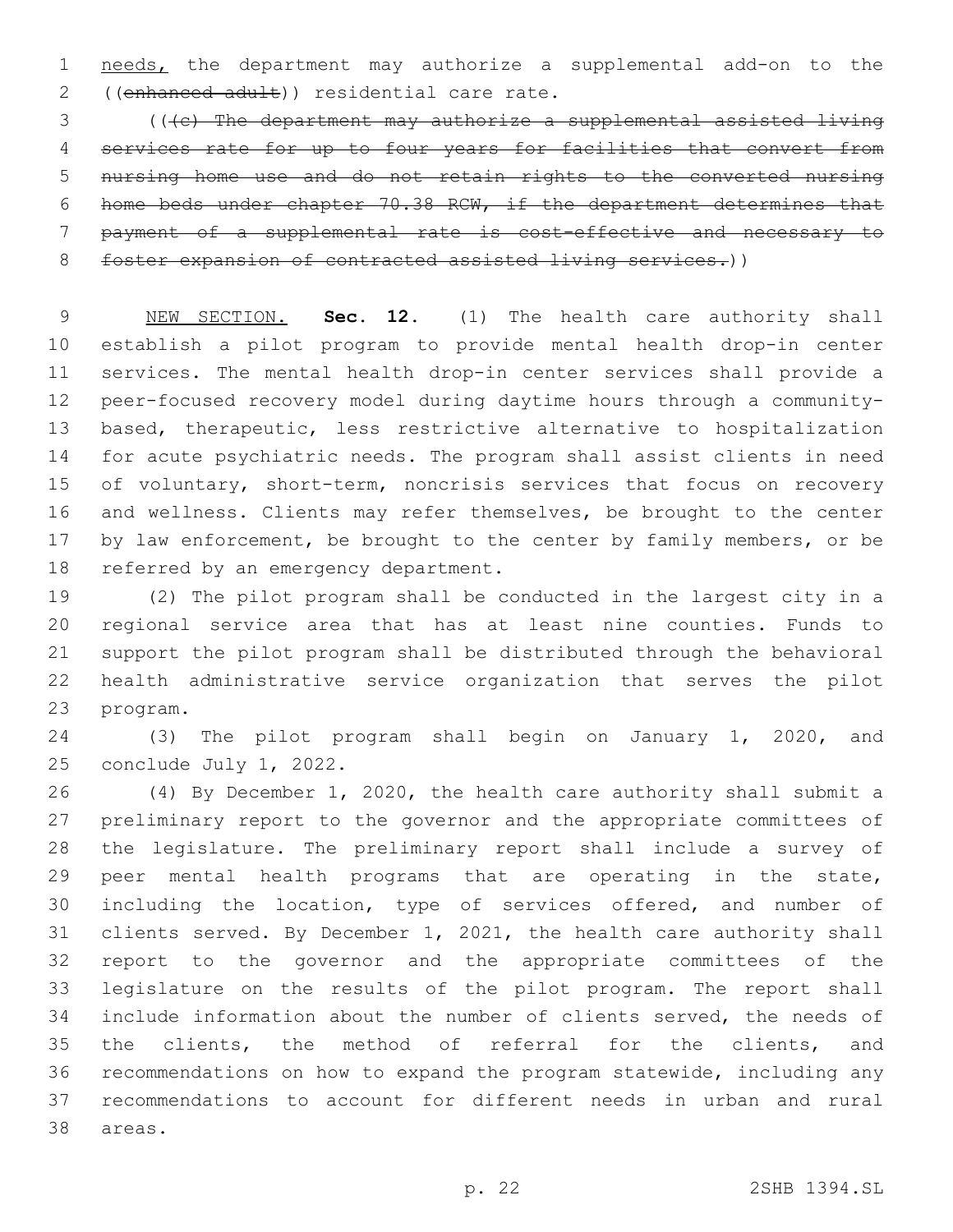NEW SECTION. **Sec. 13.** A new section is added to chapter 71A.12 2 RCW to read as follows:

 (1) Subject to the availability of amounts appropriated for this specific purpose, the developmental disabilities administration of the department of social and health services shall track and monitor the following items and make the deidentified information available to the office of the developmental disabilities ombuds created in RCW 43.382.005, the legislature, the Washington state hospital 9 association, and the public upon request:

 (a) Information about clients receiving services from a provider who are taken or admitted to a hospital. This includes:

 (i) The number of clients who are taken or admitted to a hospital 13 for services without a medical need;

 (ii) The number of clients who are taken or admitted to a hospital with a medical need, but are unable to discharge once the 16 medical need is met;

 (iii) Each client's length of hospital stay for nonmedical 18 purposes;

 (iv) The reason each client was unable to be discharged from a 20 hospital once the client's medical need was met;

 (v) The location, including the type of provider, where each 22 client was before being taken or admitted to a hospital; and

(vi) The location where each client is discharged.

 (b) Information about clients who are taken or admitted to a hospital once the client's provider terminates services. This 26 includes:

 (i) The number of clients who are taken or admitted to a hospital 28 for services without a medical need;

 (ii) The number of clients who are taken or admitted to a hospital with a medical need, but are unable to discharge once the 31 medical need is met;

 (iii) Each client's length of hospital stay for nonmedical 33 purposes;

 (iv) The reason each client was unable to be discharged from a 35 hospital once the client's medical need was met;

 (v) For each client, the reason the provider terminated services; (vi) The location, including the type of provider, where each client was before being taken or admitted to a hospital; and

(vii) The location where each client is discharged.